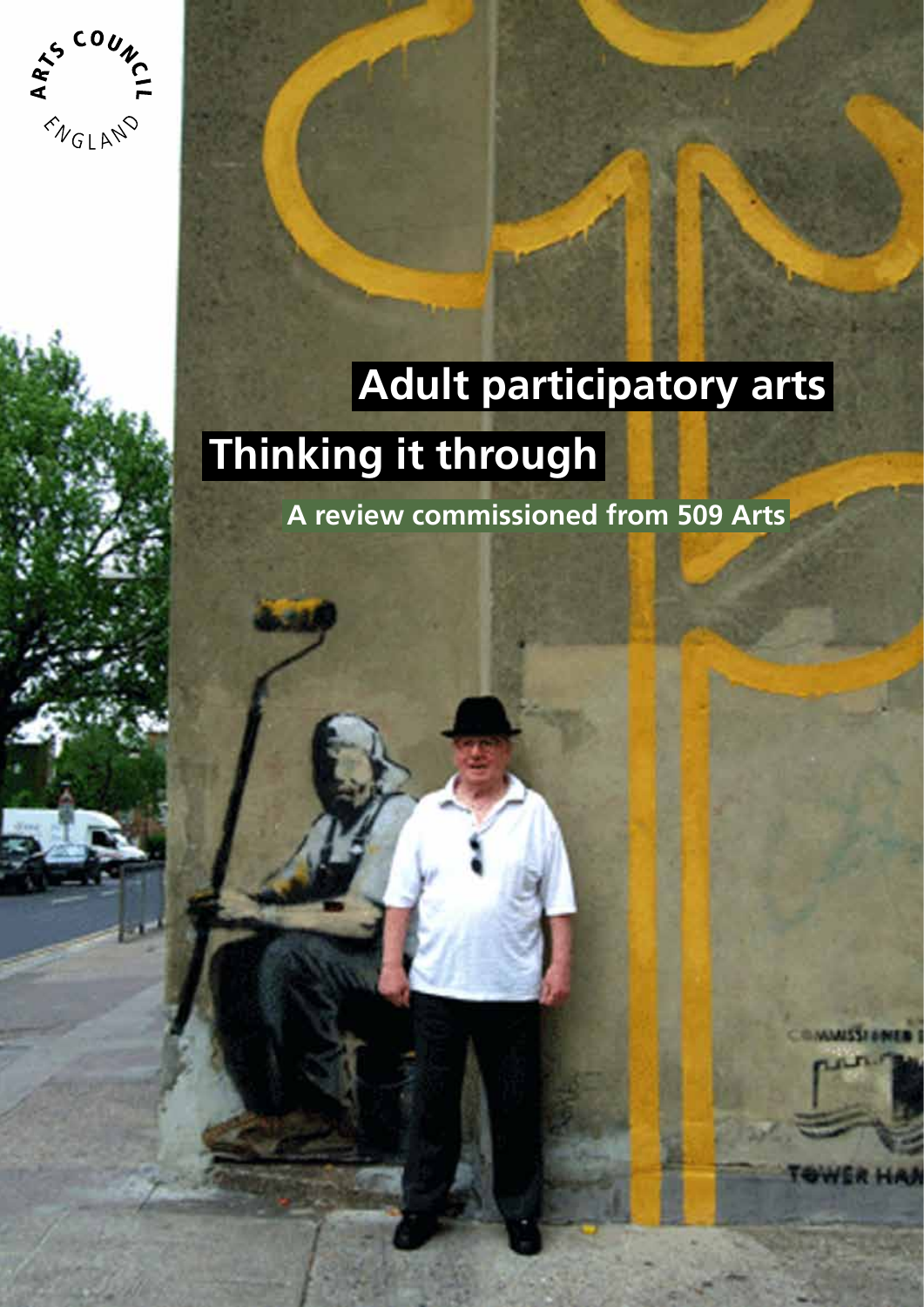### **2** | Adult participatory arts – Thinking it through



Cover image: *Magic Me* participant in front of Banksy artwork, From *This is My Life project*, 2008 Photographer: Marysia Lachowicz

Above: Entelechy Arts, *Crosscurrents*, 2009 Photographer: Shelly Ammamamm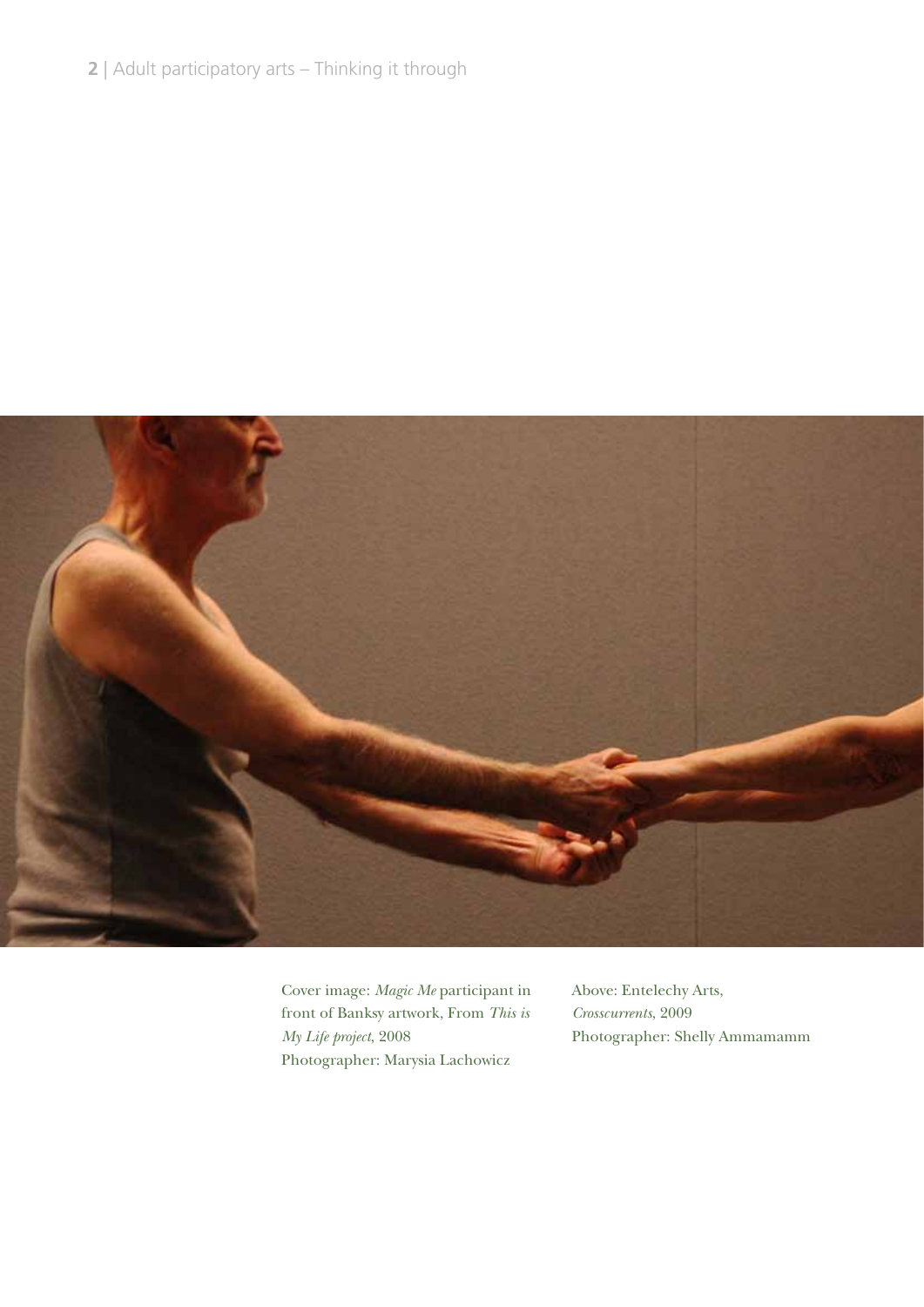

Arts Council England works to get great art to everyone by championing, developing and investing in artistic experiences that enrich people's lives.

As the national development agency for the arts, we support a range of artistic activities from theatre to music, literature to dance, photography to digital art, carnival to crafts. Great art inspires us, brings us together and teaches us about ourselves and the world around us. In short, it makes life better.

Between 2008 and 2011 we'll invest in excess of £1.6 billion of public money from the government and the National Lottery to create these experiences for as many people as possible across the country.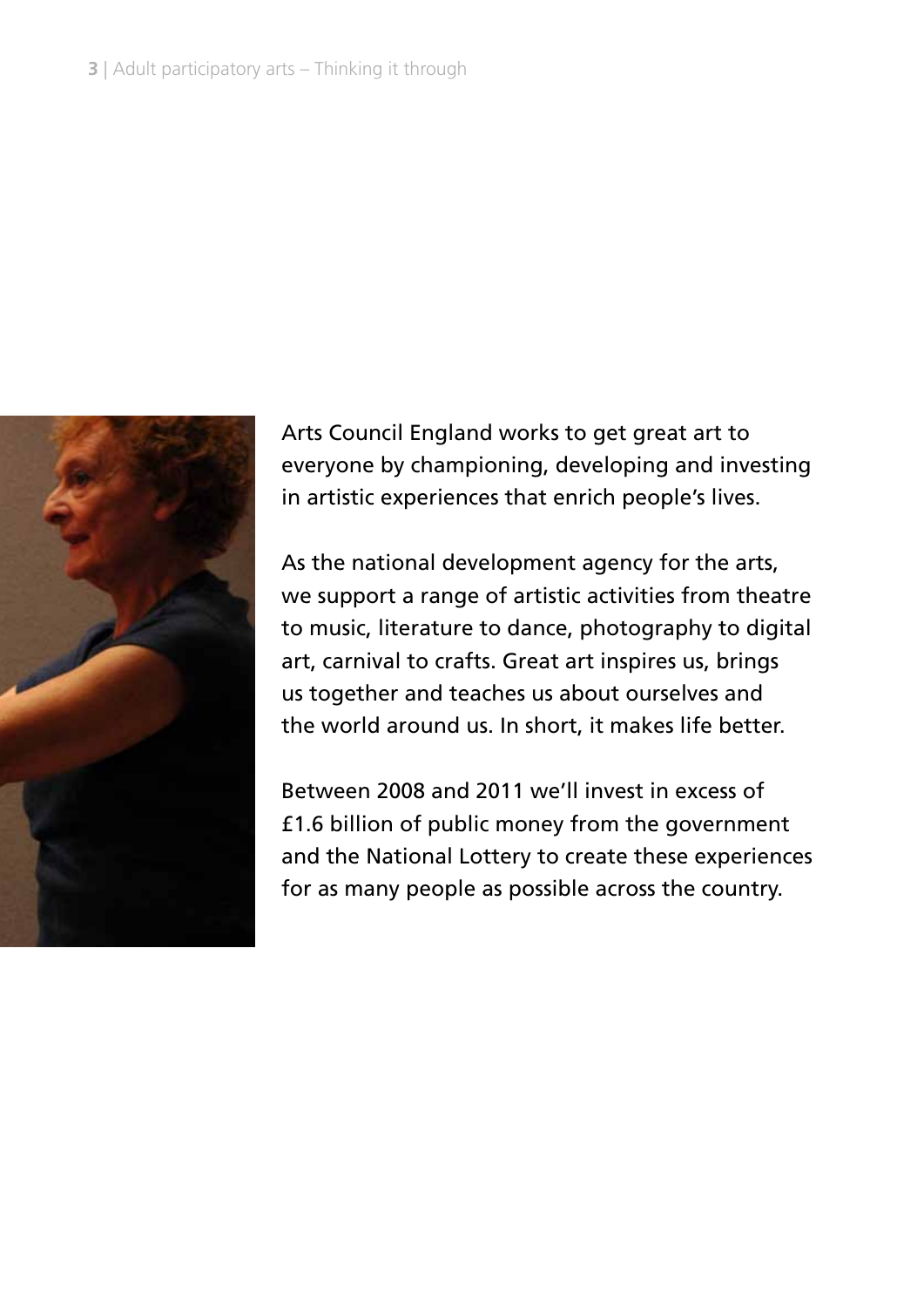**'A public debate grinds on about the value of the arts to society. It has set up a misleading polarity between the arts' intrinsic and instrumental benefits.'** 

– Tim Joss, in *New flow: A better future for artists, citizens and the state*, 2008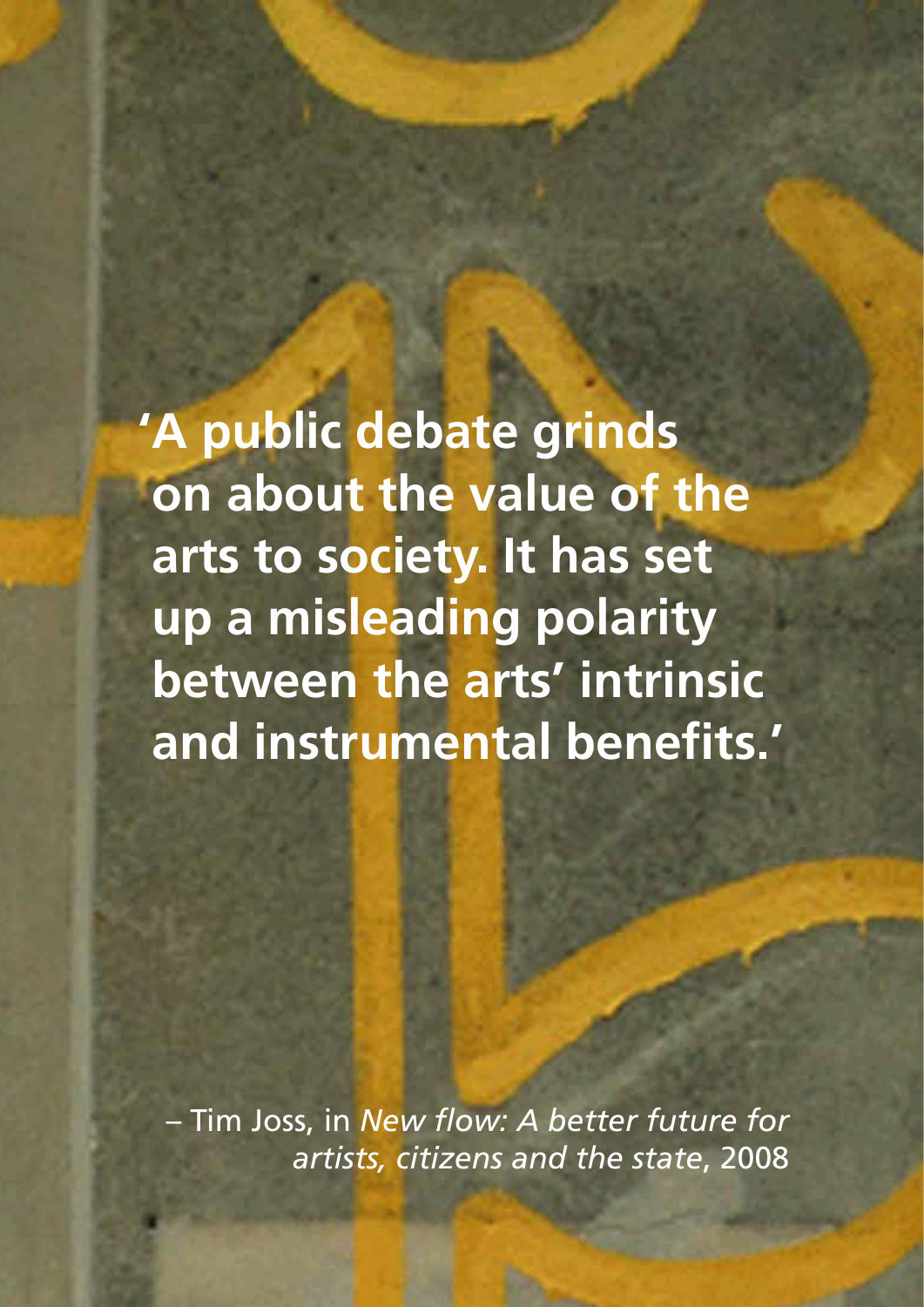# **Foreword**

Our 2008–11 Arts Council plan for London states our aim of supporting arts organisations to overcome barriers to engagement and participation in the arts, focusing in particular on reaching those who at present rarely or never attend or take part in the arts.

In London we are fortunate to have an extraordinary level of expertise, among arts organisations, local authorities and other partners, in engaging a wide range of participants and audiences. We fund a broad spectrum of organisations that are key to our work in reaching out to Londoners who have little or no opportunity to take part in or attend the arts. We know that, in order to continue to reach these groups in the community, we need to sustain a high level of excellent artists and organisations, able to produce highquality artistic experiences in many different settings.

The analysis that follows is based on a review that Arts Council England, London commissioned in early 2009. The review set out to gain a better understanding of the work of a range of organisations that have participation and engagement at their heart. It involved organisations that work in some of the most challenging circumstances possible in London – in prisons, in hostels for homeless people, in healthcare settings, in daycare centres for people affected by dementia, for example.

We are confident the review will contribute towards us having a better overview of this work and a greater understanding of its value and its impact. It provides a powerful basis for the growth and development of participatory arts in London, and beyond.

Moira Sinclair Executive Director Arts Council England, London

Left: Detail from *Magic Me* participant in front of Banksy artwork, From *This is My Life project*, 2008 Photographer: Marysia Lachowicz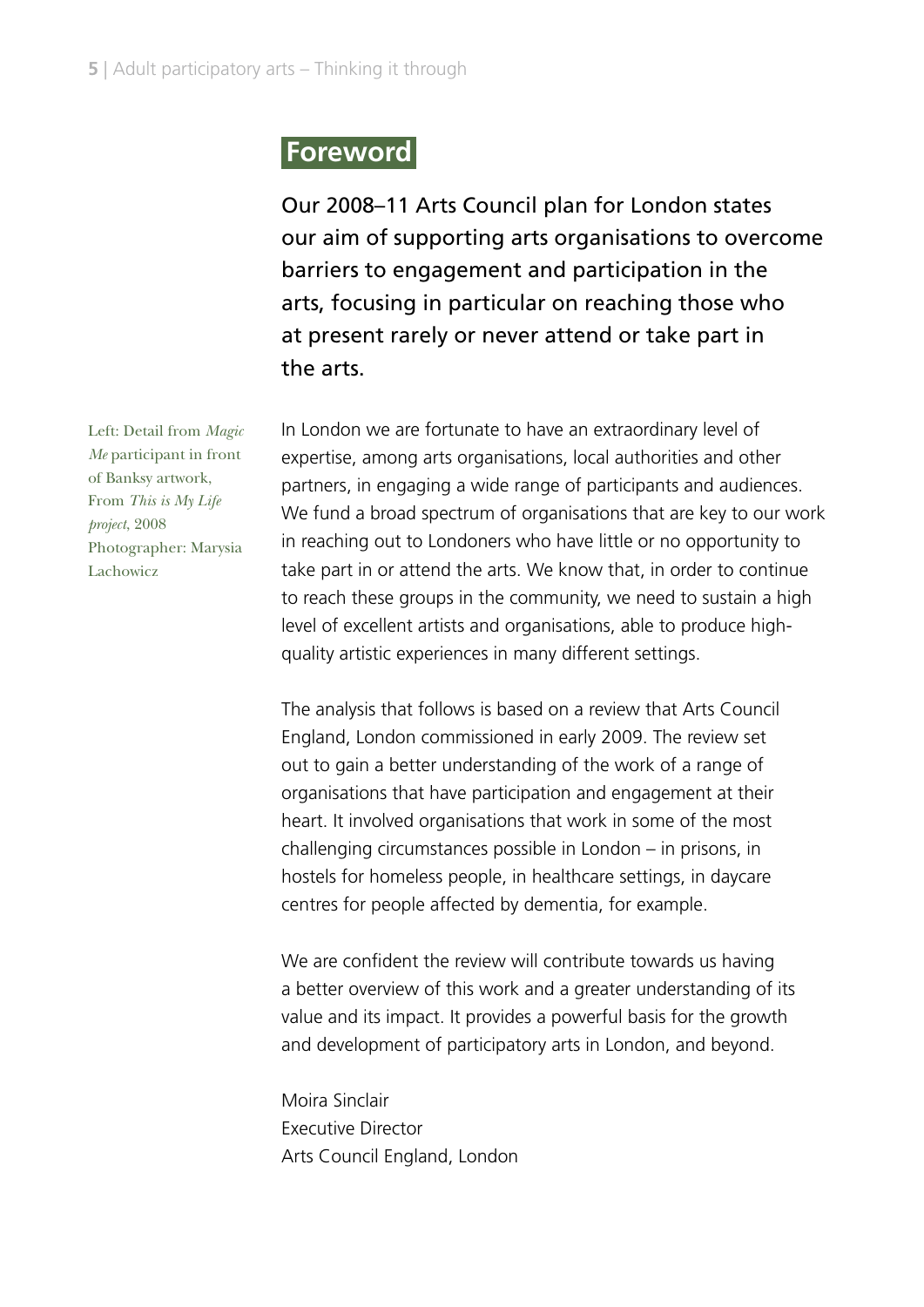Right: Spare Tyre production, *Feeble Minds*, 2009 Photographer: Patrick Baldwin

1 Matarasso François,

*Use or ornament? The social impact of participation in the arts*, Comedia, 1997

2 Joss, Tim, *New flow – a better future for artists, citizens and the state*, Mission Models Money, 2008

# **Introduction**

In 1997 François Matarasso published *Use or Ornament* **<sup>1</sup>** , which identified over 50 different positive outcomes from participation in the arts. More recently Tim Joss in *New flow*<sup>2</sup> has described the value of arts activity as being *intrinsic* and *instrumental*, with the intrinsic being personal and individual, and the instrumental delivering a broad realm of benefits to society and civil life.

A complex view of participatory arts prevails today. Participation is a malleable dialogue that informs the work of the artist, builds and develops audiences, engages with communities, promotes learning and forges routes into active experience and artistic creation of many kinds. Participatory arts are now mainstream and are central to the core programme of many large arts organisations, producing remarkable outcomes and at times sparking passionate debate.

Access to the arts has been increasingly democratised in recent years and the notion that arts organisations exist for the benefit of an elite few soundly discredited. The National Lottery, whatever you may think of it, has broadened access to the arts. The Disability Discrimination Act has written strands of access into law. The principle of inclusion has affected how we build audiences, train artists, cast plays, make art and creatively describe 21stcentury Britain. And behind all this sits an understanding that personal creativity is an asset to us as individuals, to our families and neighbourhoods and in the workplace. Creativity has value – for the economy, for our wellbeing and for civil society.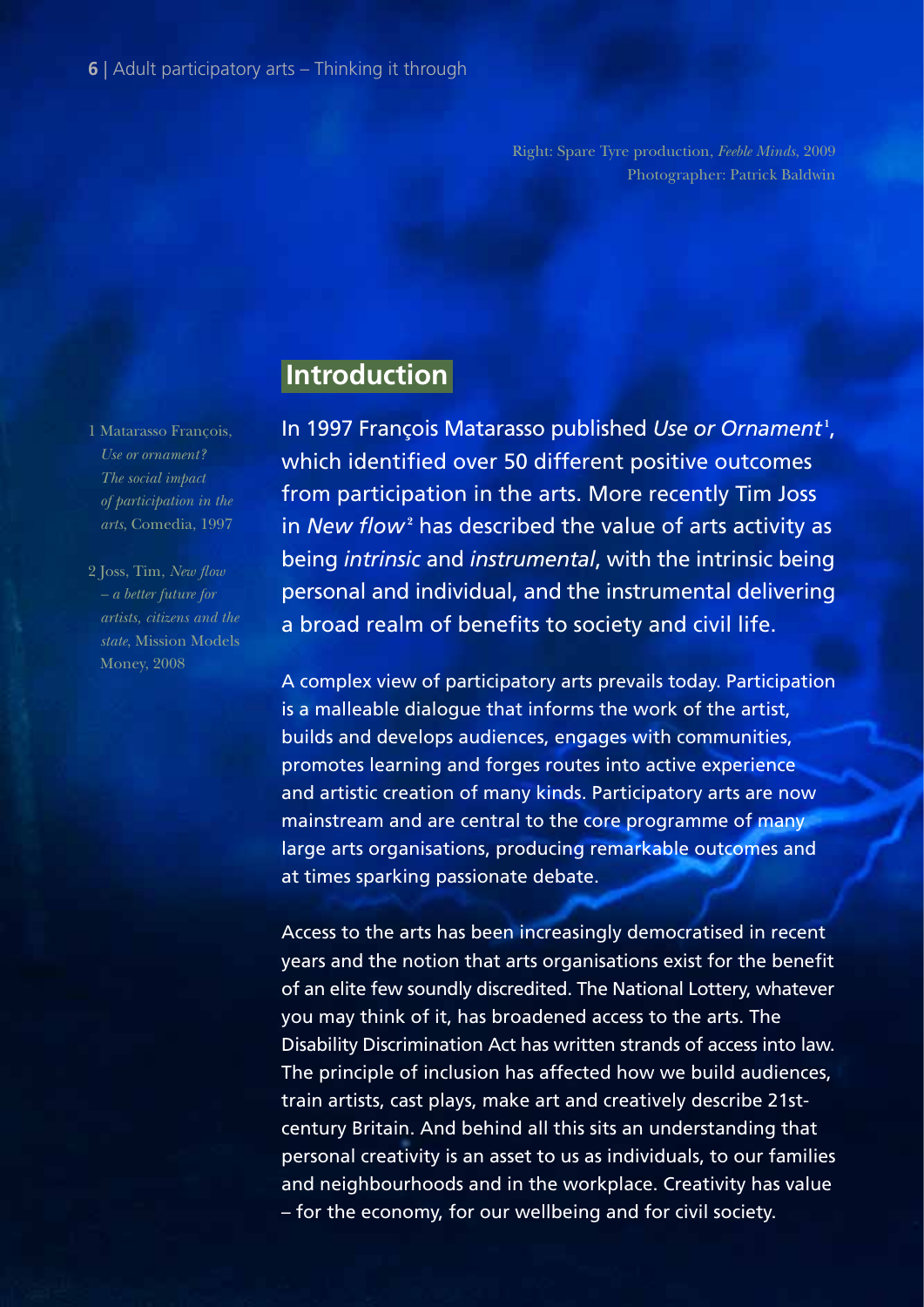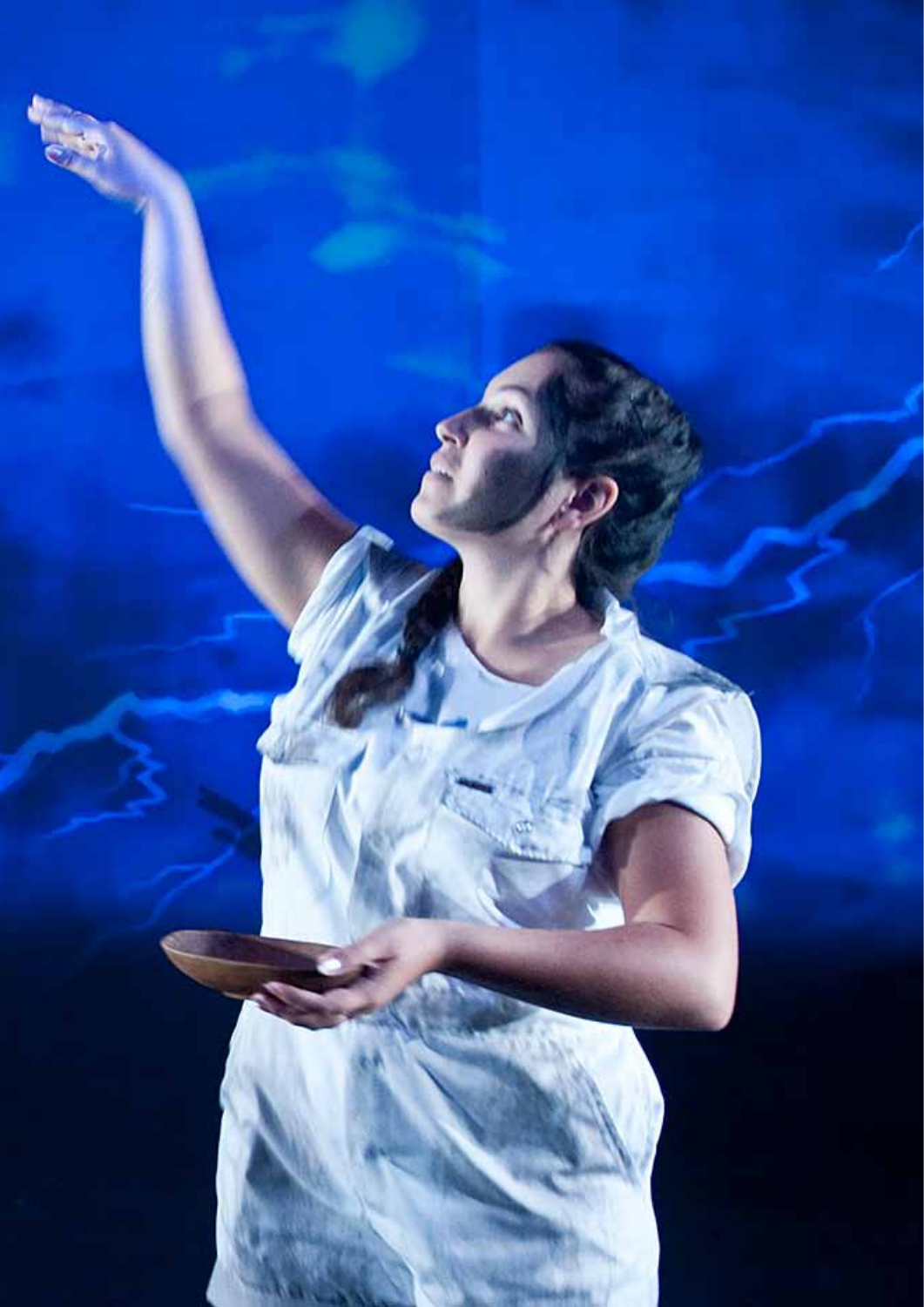Arts Council England has a long history of funding participatory arts work with vulnerable adults and there are a number of companies in London that specialise in this area. Some of them have been 'in business' for over 20 years, delivering specialist programmes in many different settings. Frail older people, offenders in the justice system, people with mental health issues and homeless people – all feature in this context and many of the companies that work with them have built up a body of knowledge and expertise that is outstanding. Although much has been written about participatory arts with children and young people, work with adults has, in comparison, been given only limited profile.

#### *Background*

In March 2009 Arts Council England, London commissioned 509 Arts to research and review 13 London based arts organisations working with vulnerable and disadvantaged adults. This report analyses the findings of the review, and makes recommendations for the future development of this area of work. The full review report is available from [www.artscouncil.org.uk/adult-participatory-arts](http://www.artscouncil.org.uk/adult-participatory-arts).

The policies and ambition of Arts Council England and the twin aspirations of access and excellence upon which these are built are described in *Great art for everyone* (available from [www.artscouncil.](http://www.artscouncil.org.uk/publication_archive/great-art-for-everyone-2008-2011) [org.uk/publication\\_archive/great-art-for-everyone-2008-2011\)](http://www.artscouncil.org.uk/publication_archive/great-art-for-everyone-2008-2011). The realm of adult participatory arts presents a challenge to these aspirations. It is often specialised, involving practice that has been developed for specific individuals with specific backgrounds, histories or experiences. While often achieving the outcomes of excellence, engagement, reach, diversity and innovation described in *Great art*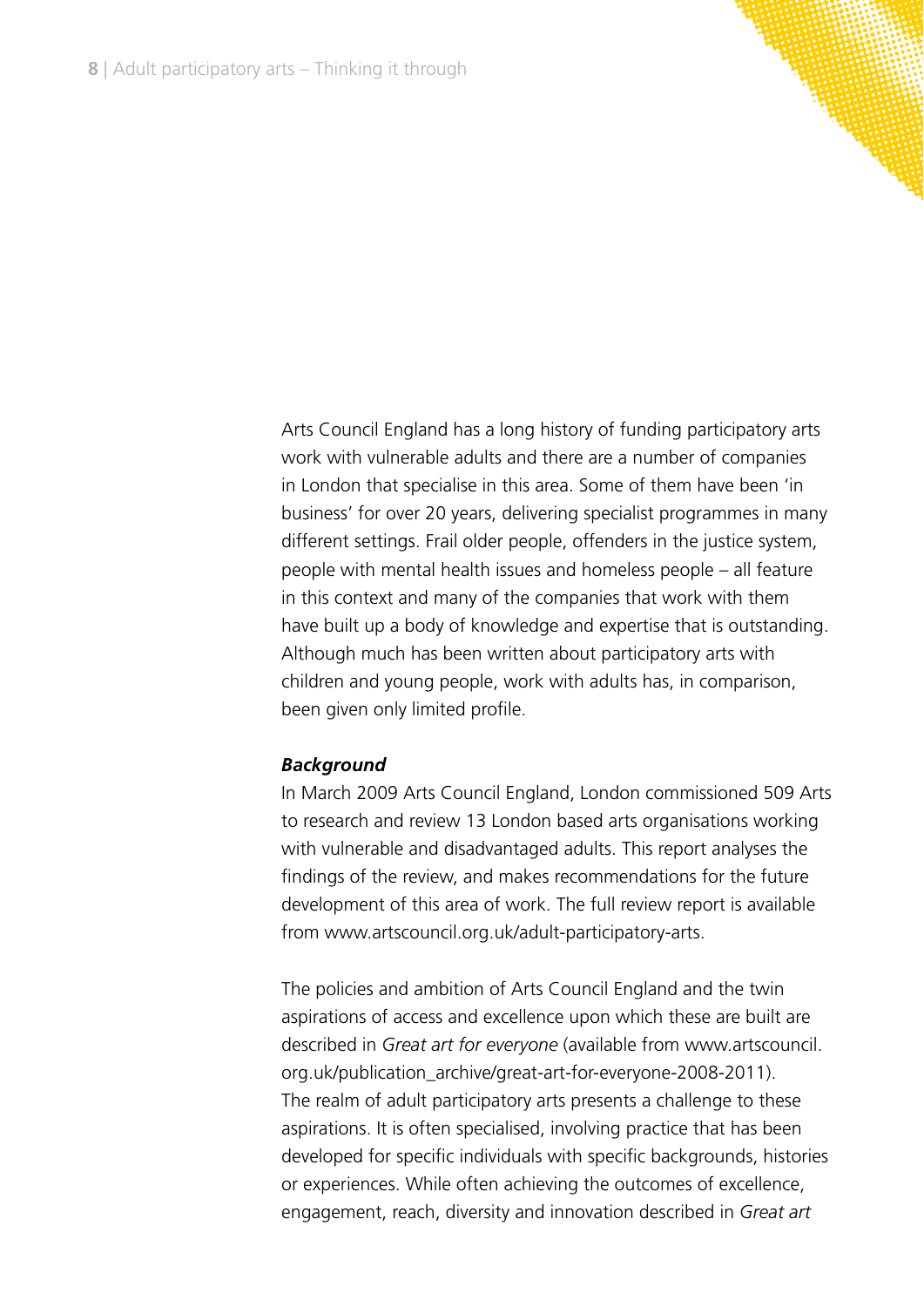

for everyone, these can take place in contexts that are not accessible. Adult participatory arts can sometimes be a rather private process, managed and delivered by companies and individuals with a wealth of experience. It is not always readily accessible to (or maybe understood) by those who make funding and resource decisions.

Nationally, Arts Council England is required to make clear assessments as to relevance, quality and value of the work it supports. Its funding decisions are in theory based upon its capacity to apply standards that can be applied across the board. It relies upon the capacity of Arts Council officers and assessors to make informed decisions based upon detailed intelligence. Few would deny that this is an imperfect science, and for adult participatory arts there seems to be a greater than usual degree of uncertainty.

#### *Process*

Our brief has been to review 13 companies working in the field of adult participatory arts and scrutinise their practice, their organisation, their effectiveness and contribution to the wider creative landscape in London. The companies were either regularly funded organisations or receiving Grants for the arts. They were: Age Exchange, Cardboard Citizens, Clean Break, Clod Ensemble, Creative Routes, Dance United, Entelechy, Green Candle, Magic Me, Music in Prisons, Spare Tyre, Streetwise Opera and Survivors Poetry. Despite their many and varied differences they all work with marginalised or vulnerable groups. The outcome may be a low-key sharing or a high-profile public performance. The venue might be a community centre, a major theatre or a hospital ward.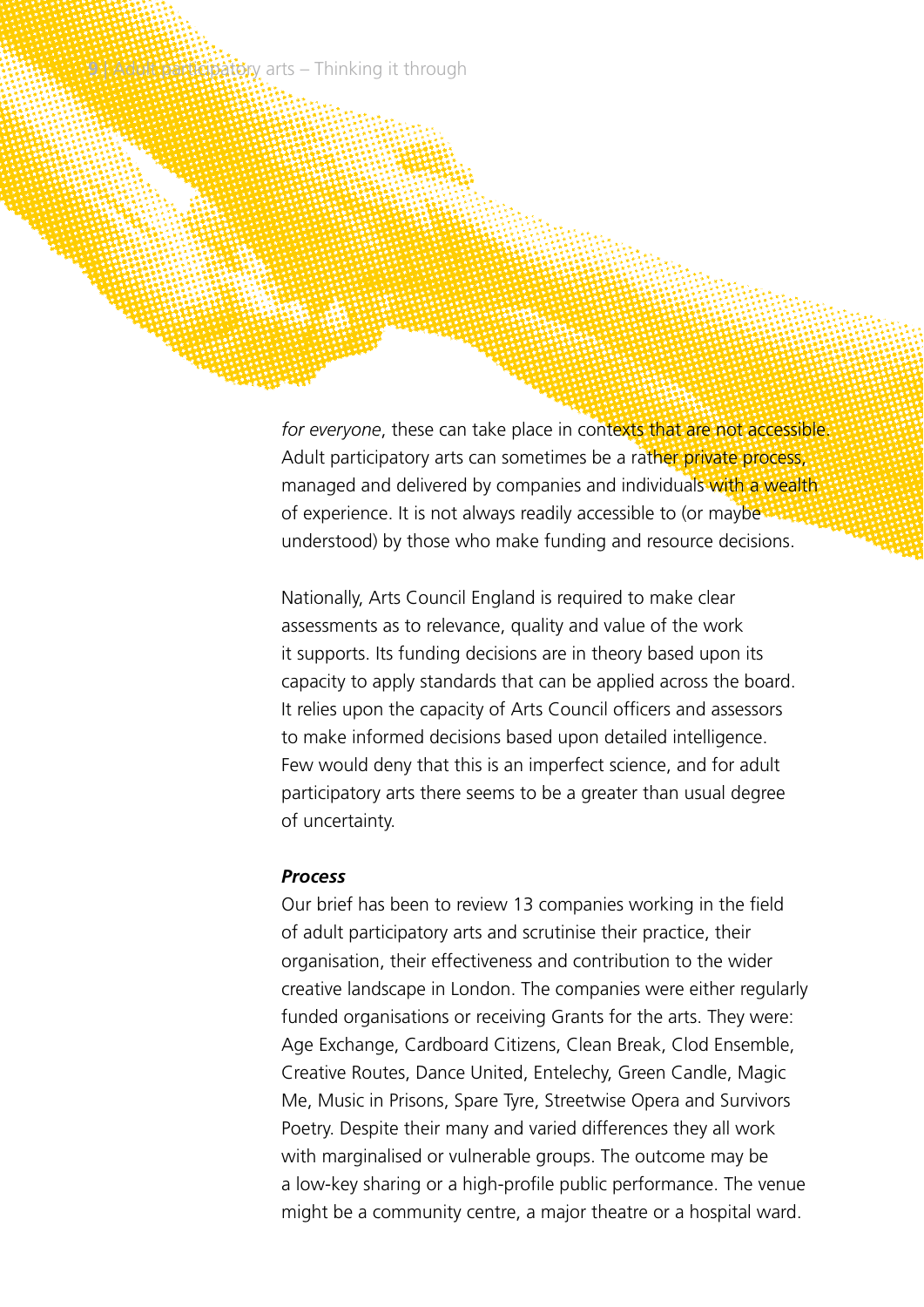### *Figure 1: The review companies and their main areas of work*  (Many of the companies also work with young people. While this is not an area for consideration within the review, young people will have participated in some aspects of the work.)



#### Priority **Additional**

The companies span a very diverse field and produce work in many different ways and across a range of artforms. So what attributes do they share? They are considerable and some are listed below. They are not at all unique to adult participatory arts but they are attributes shared by the companies in this review: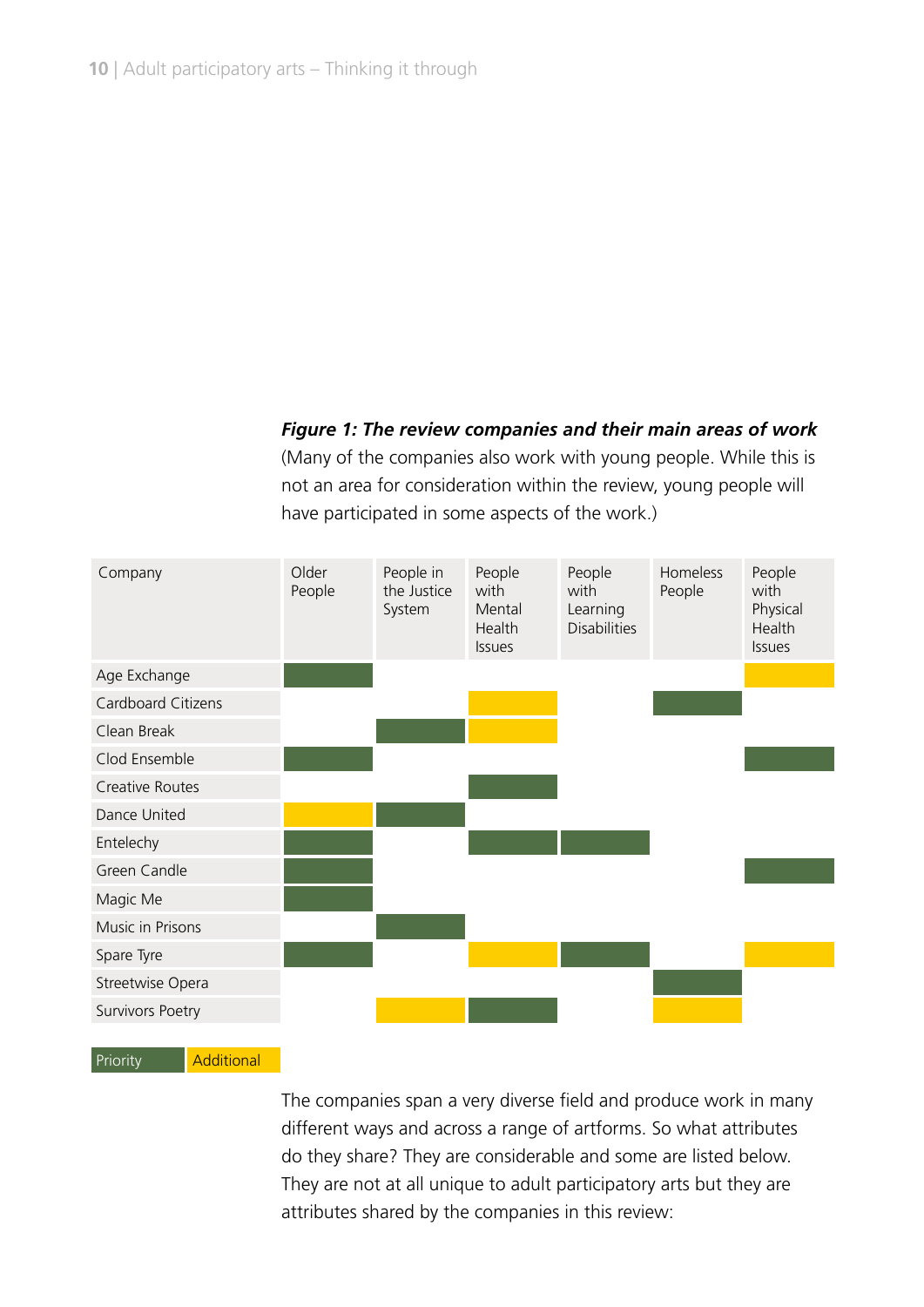- **•** their practice is refined over time and is designed to meet the needs of specific groups
- **•** much of the work is of low visibility, sometimes because of its location (in prisons, hospitals or hostels) and sometimes because of the nature of the groups that are being worked with (the terminally ill, people with learning difficulties, the frail elderly)
- **•** they have complex funding arrangements, with substantial levels from non-arts sources
- **•** programmes of creative work are often delivered in institutional or non-arts settings
- **•** the companies have very strong non-arts partnerships, clients and stakeholders

The review companies have a difficult task – they must address the need for a high-value aesthetic as expected by their peers and arts funders while at the same time delivering social outcomes and outputs of many kinds. The fact that this is achieved with such consistency is a testament to the experience and capabilities of the review companies and it brings some significant benefits.

Their capacity to connect to social agendas gives them great leverage in certain non-arts settings. Their capacity to build longterm relationships both with funders and delivery partners is exemplary. Their need to explain their creative decisions to a world that is looking for solutions to complex social problems is an imaginative act in itself. The ambiguity of the artistic process and its language of metaphor and symbol does not always sit easily alongside the pragmatics of output and outcome, targets and milestones.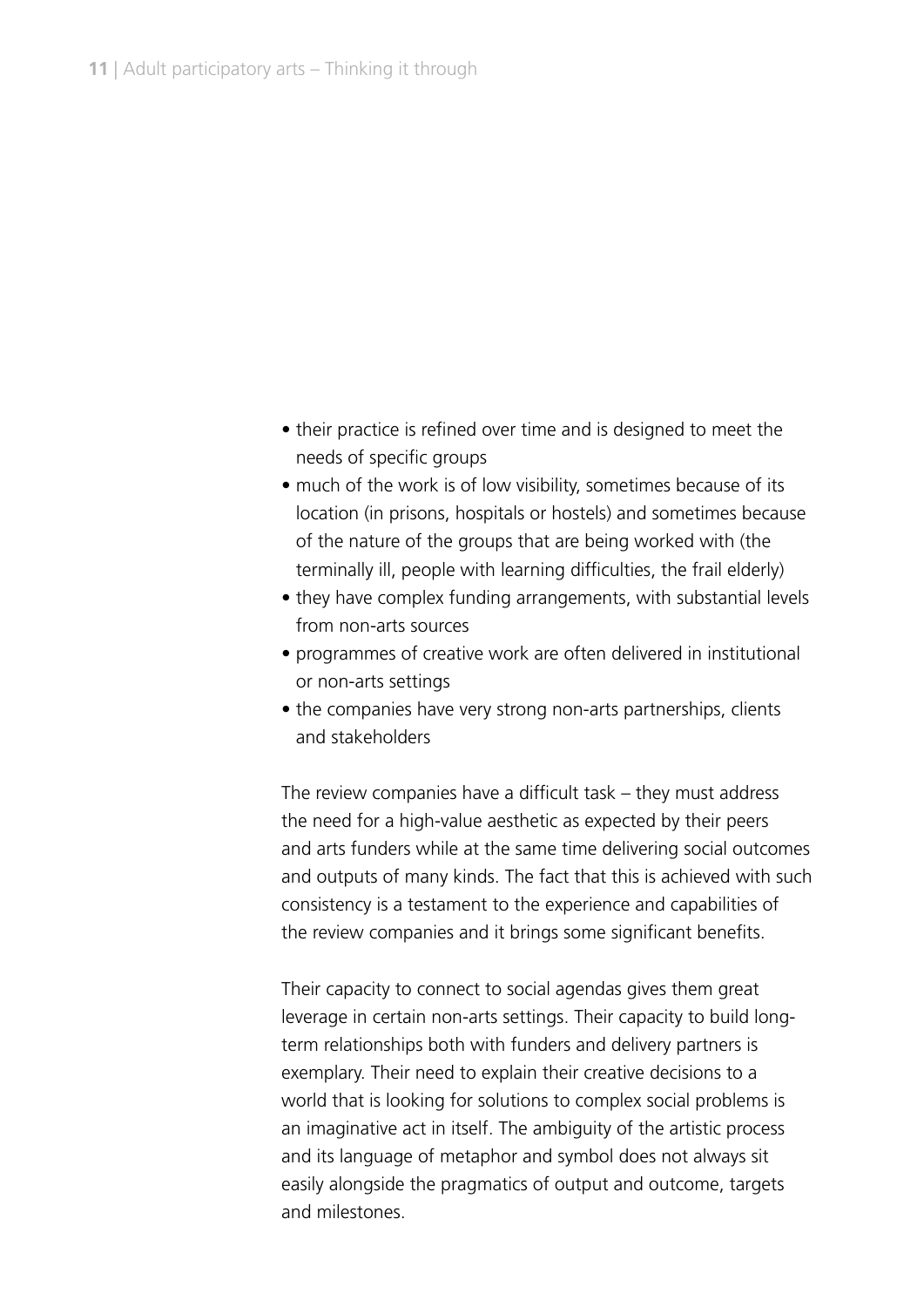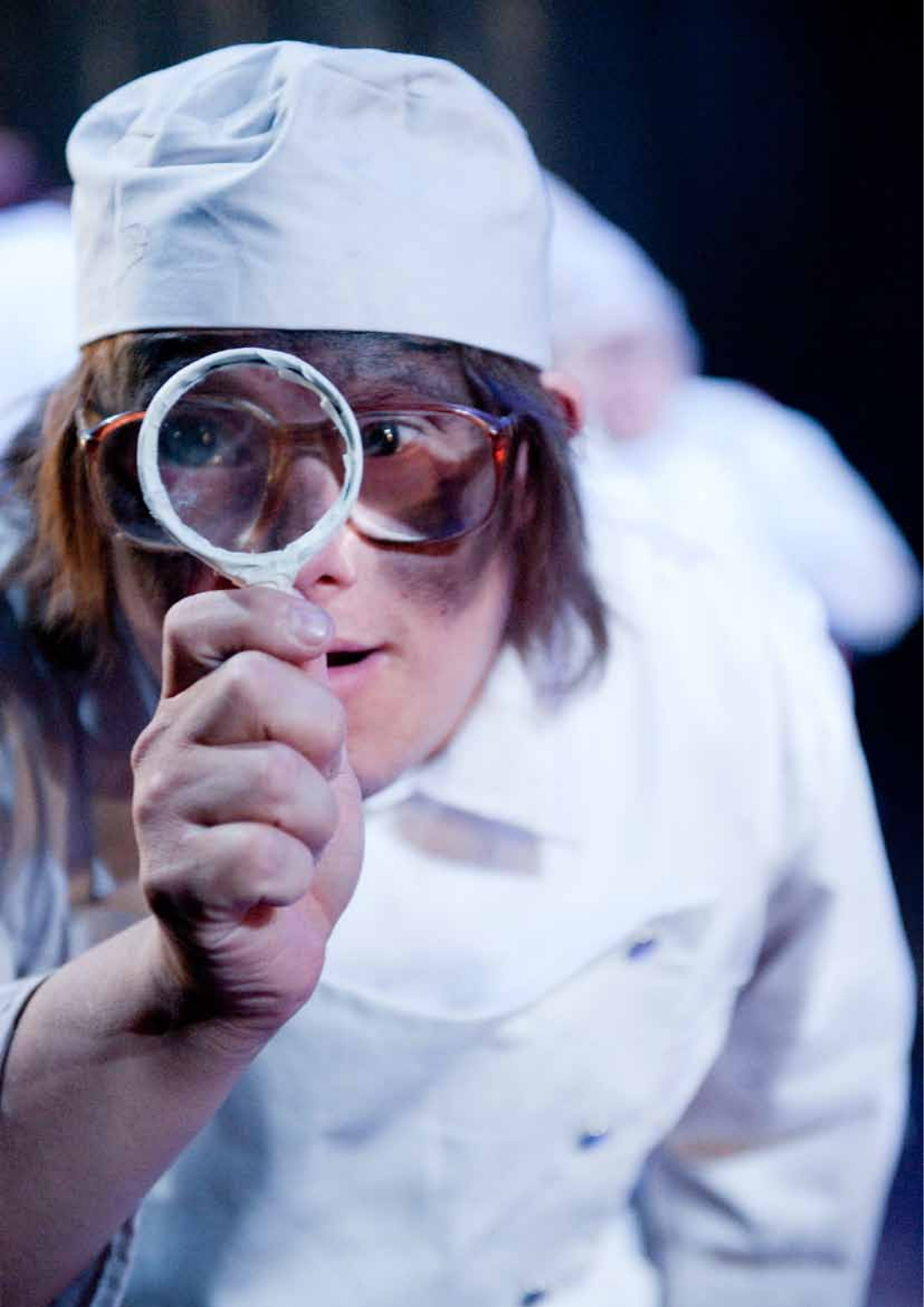Left: Spare Tyre production, *Feeble Minds*, 2009 Photographer: Patrick Baldwin

# **Great art or good intentions?**

Participatory arts are by their very nature collaborative. The professional skills of the artist combine with the creative energy of the participants to produce an event or an experience that is in many ways more than the sum of its parts.

It is this unique relationship between artists, participants and stakeholders that defines each company in this review. Between them they describe the process of participation in a number of different ways. For Spare Tyre it is, 'unleashing the creative impulse'; for Age Exchange it is, 'bringing memories to life'; Entelechy describe their work as, 'making possibilities real'; Music in Prisons see their work as, 'raising life aspirations through music'; Magic Me talk about, 'taking people on a journey' while Survivors Poetry talk about, 'an individual therapeutic process'.

These are not just fine-sounding aspirational phrases. They are the foundations of the creative process. The significant presence of an artist within this medium changes the dynamic and affects the outcome. And the quality of the artist will inform the quality of the outcome. The review companies frequently expressed the belief that they are often not afforded appropriate status within the arts community for the work they do. They sometimes feel like second-class citizens. Interestingly, this is the same for many of their participants. So what is happening here? Is the work inferior? Or is there a prejudicial attitude at large?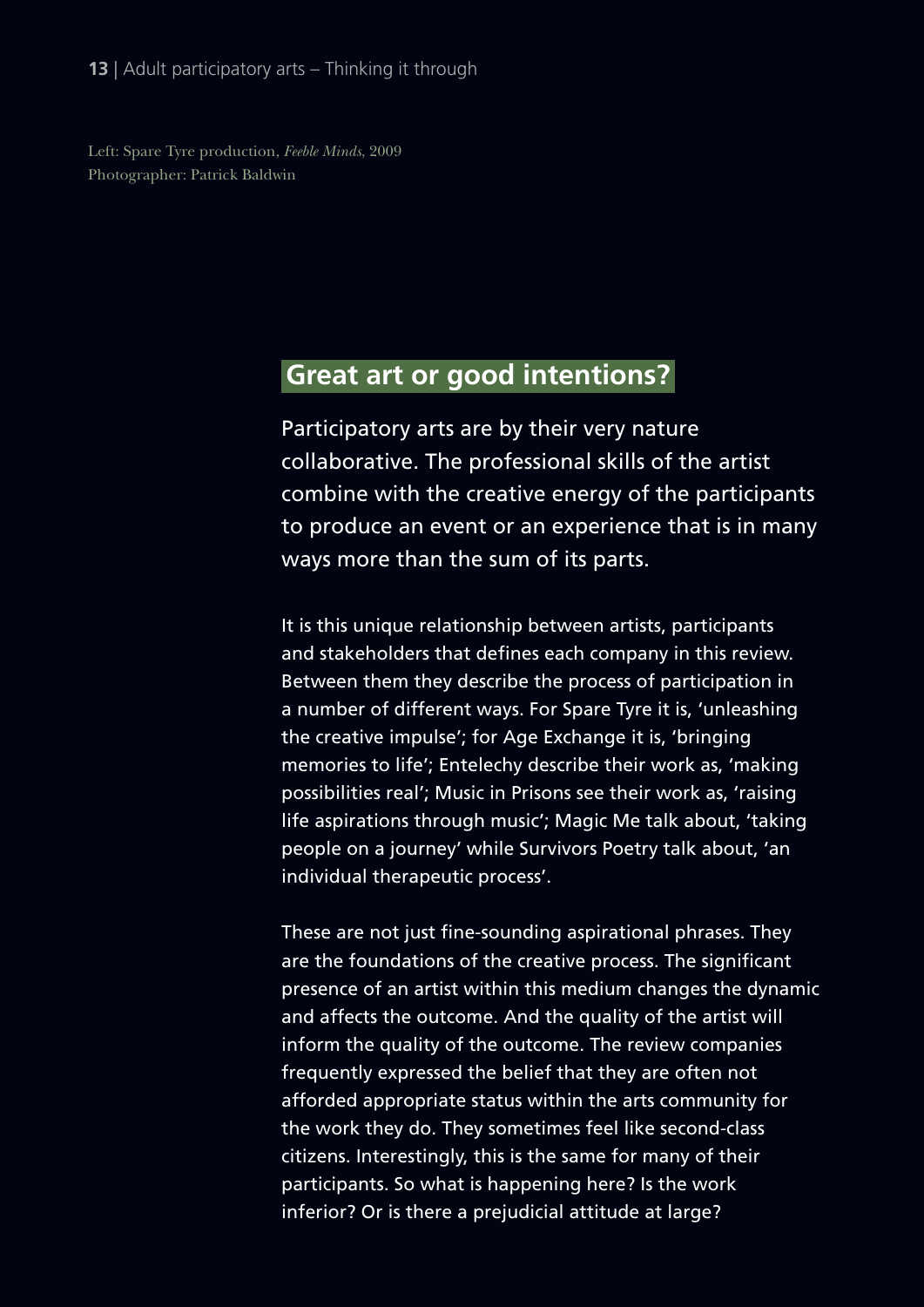![](_page_13_Picture_1.jpeg)

Above: Scene from *To Care For*, 2009 Photographer: Age Exchange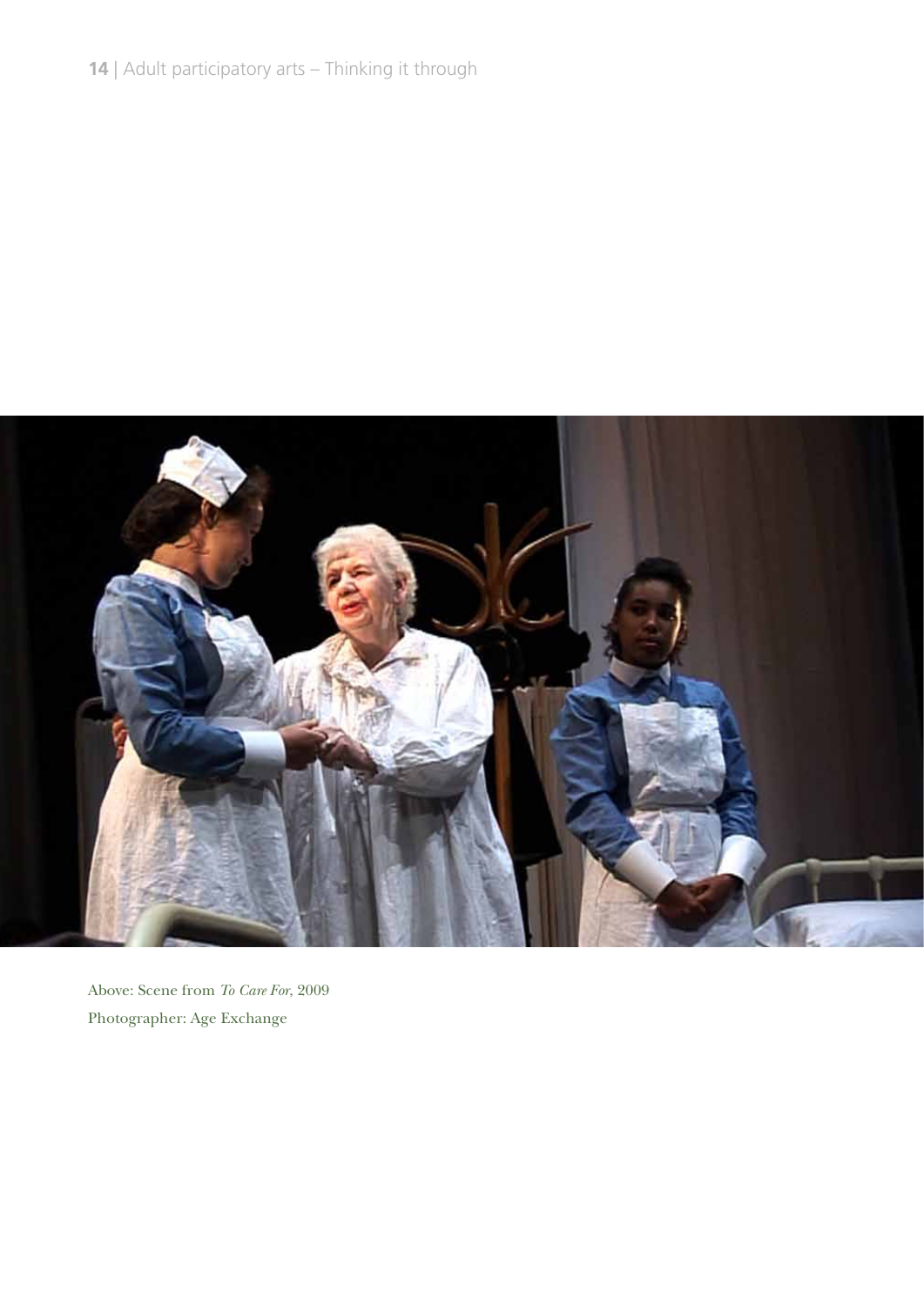# **Why bother?**

'I would like to see the benefits of participation in the arts recognised more widely by health and social care professionals… Access and participation in the arts are an essential part of our everyday well-being and quality of life.'

– Alan Johnson, Secretary of State for Health, 2008

If access and participation are to be addressed in a meaningful way we must look at why vulnerable and marginalised people are treated as if they inhabit a separate space in society. The sense of otherness generated by such thinking has a direct relationship to the value and relevance we place upon their creativity and their work with artists. Why should we place this world of participatory arts in a different context? To do so challenges our shared humanity.

At a macroscopic level, we are all part of a changing social and demographic map of England. We are an ageing population and the proportion of people over 60 is set to rise dramatically. More of us are likely to have a disability or health problem. The economic downturn will probably result in higher levels of homelessness and offending. The numbers of single occupancy households are on the increase. These mainstream issues affect us all and government investment on health, justice, an ageing population and housing take up huge proportions of the national budget. Much of the investment is still responsive rather than remedial or preventative and very little of it finds its way into arts projects and programmes, which are increasingly shown to contribute to improving outcomes in health and homelessness, social care and justice.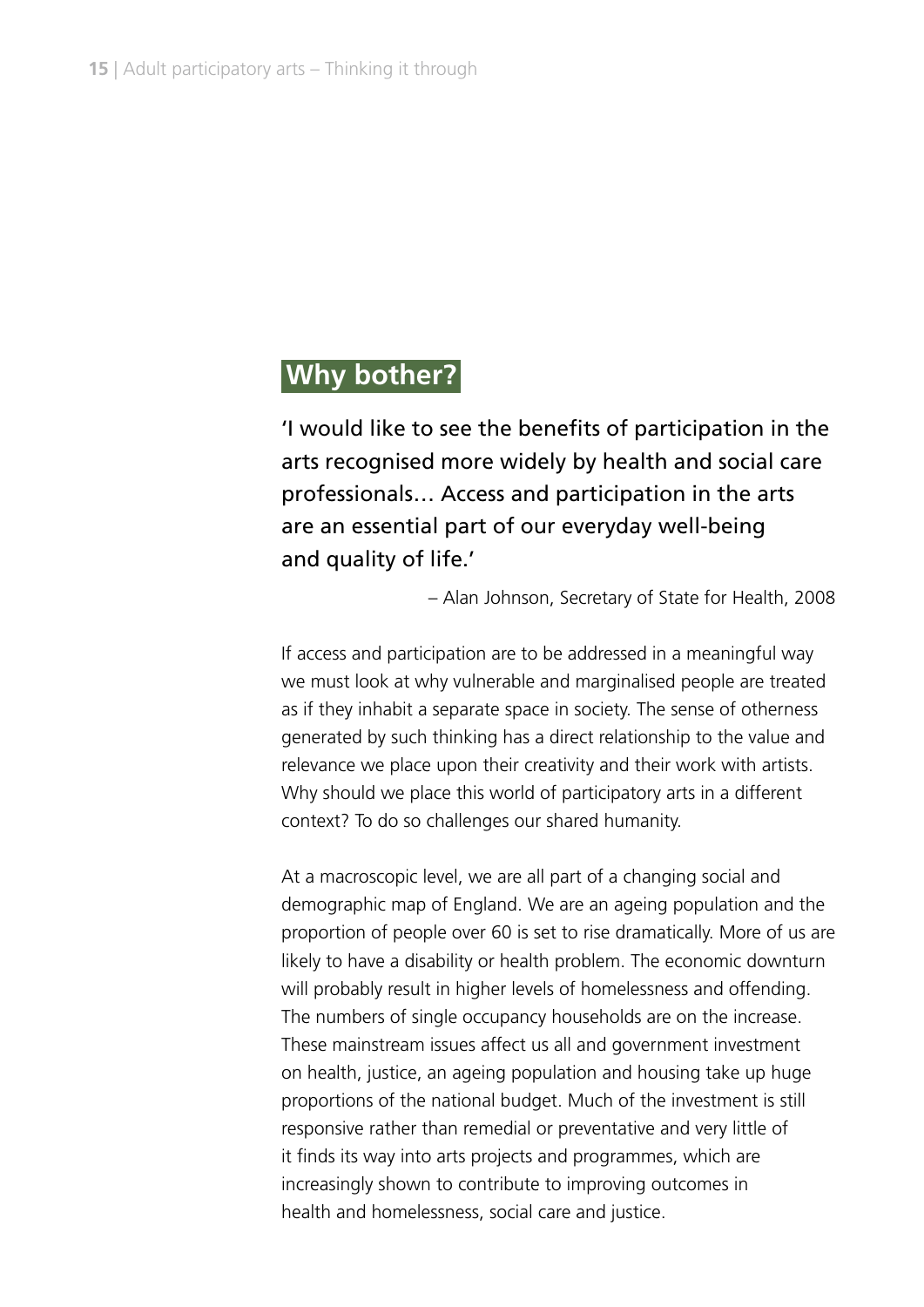Right: The Irene Taylor Trust, *Inside Out*, 2008 Photographer: Lizzie Coombes

### *Added value*

The 13 review companies are experts in their field. They can demonstrate by example and through evaluation the impact of their work on the lives of their participants. Some of them use sophisticated tools to measure progress, outcomes and achievement. But their ability to address government priorities and provide costeffective responses to what are sometimes seen as intractable social problems is not widely acknowledged and often not capitalised upon. This is because:

- **•** the companies are too small to be able to make their views heard in the national programmes in which they operate
- **•** there is little joined-up national advocacy for the work they do, and advocacy at government departmental and ministerial levels is intermittent
- **•** the evidence that confirms the value of adult participatory arts is dispersed and not widely accessible
- **•** some parts of the arts sector remain sceptical about the value or quality of the work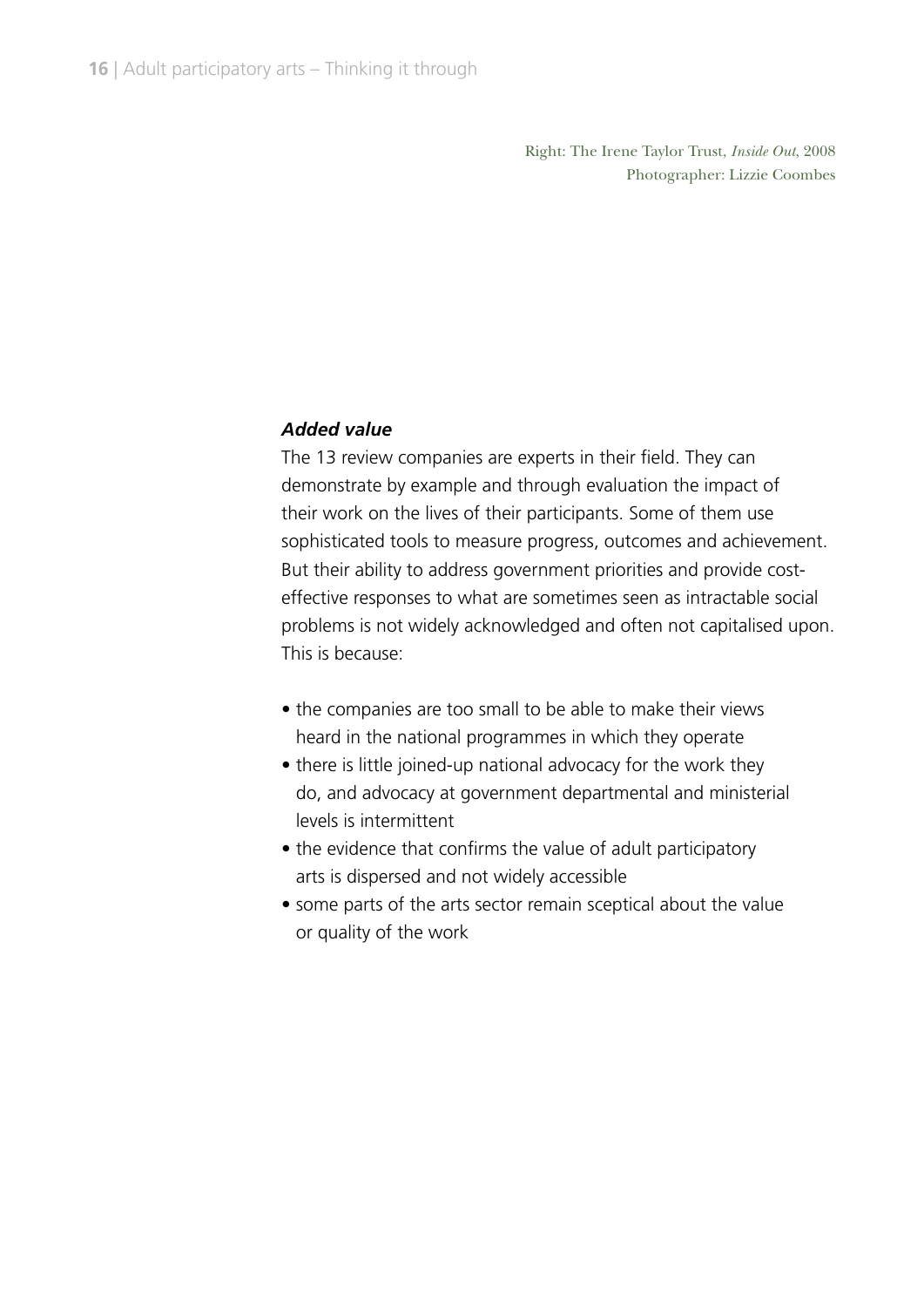![](_page_16_Picture_0.jpeg)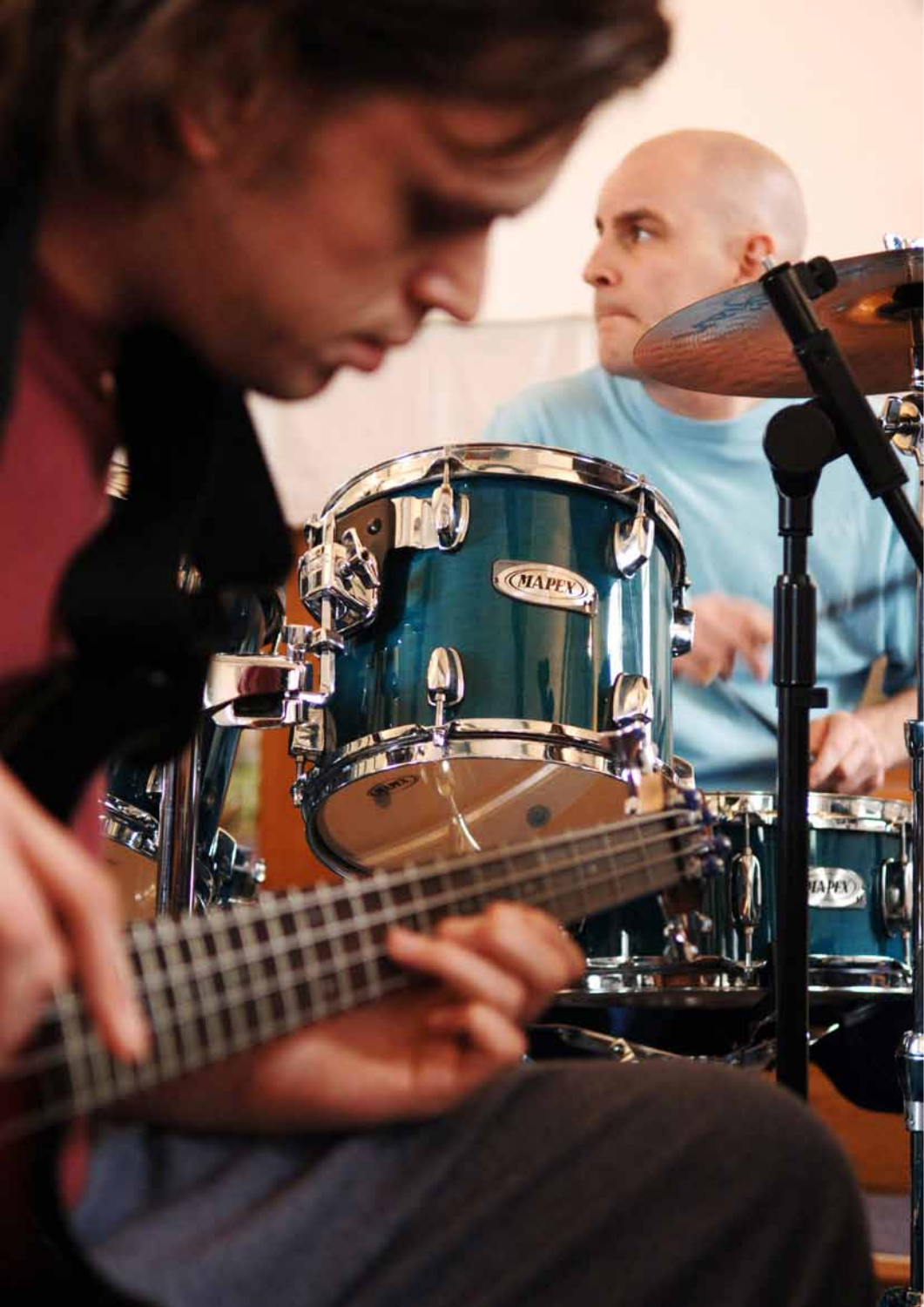![](_page_17_Picture_0.jpeg)

# **Artistic merit?**

There is an anxiety among those delivering participatory arts work that success in delivering valuable social outcomes can undermine the basic premise of Arts Council funding. After all, runs the argument, should not the Home Office or the Department of Work and Pensions or the Department of Health be paying for this? Does such work have true artistic merit?

The thinking behind such questioning goes to the heart of a debate around the process and the product and, probably more importantly, to the tension between the notion of artistic excellence as classic and timeless and the more contemporary view that art has a social purpose and its values are relative.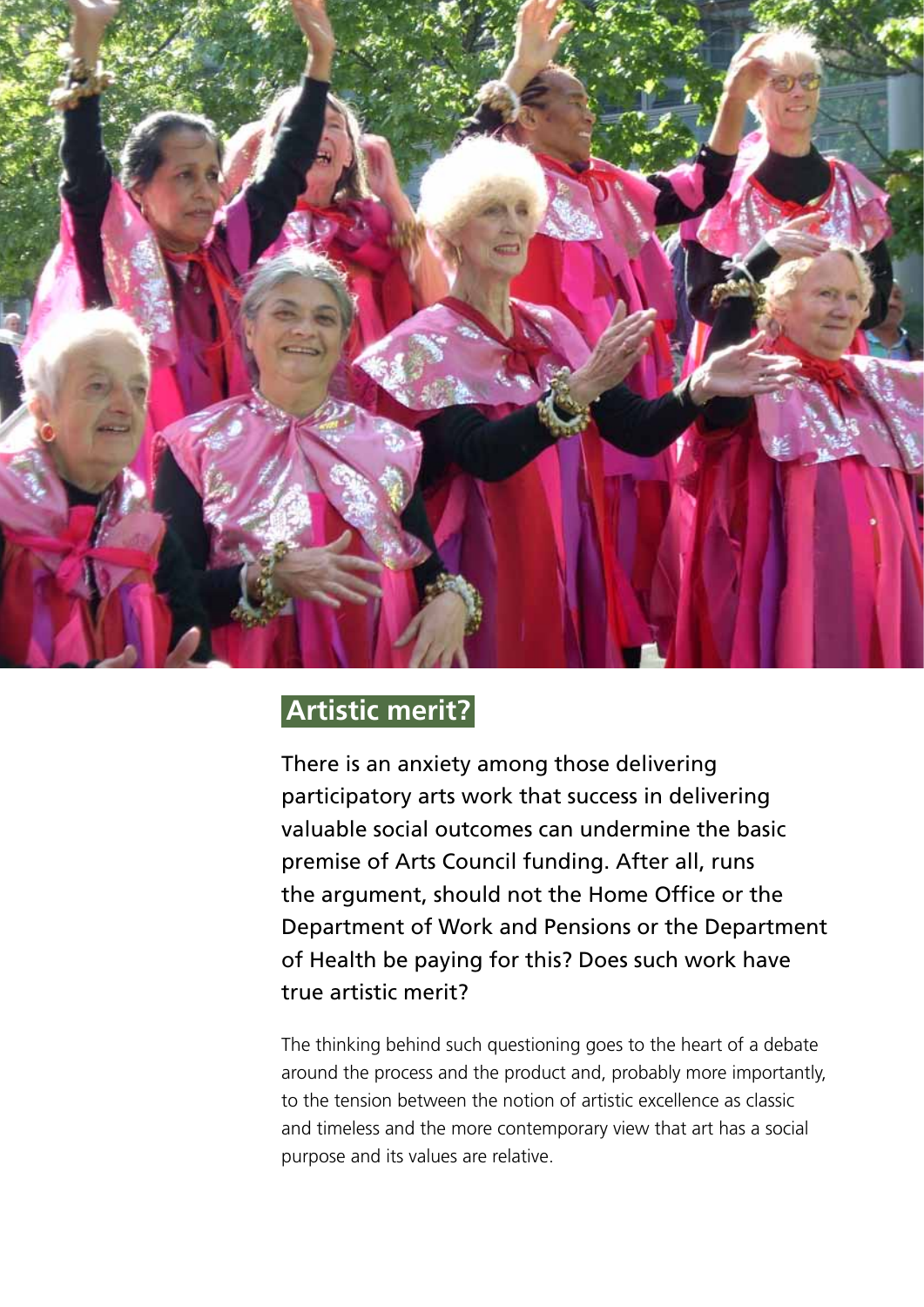Left: Green Candle Dance Company Senior Dancers, 2009 Photographer: Sonia Illescas

> Making sense of the aesthetics of participation is not easy. All of the companies we spoke to consider themselves to be arts organisations first and foremost. They engage in creative discourse and explore aesthetic. There is considerable sensitivity towards negative external perceptions of the participatory artist. High standards are often a necessary requirement of participation, and the learning involved can be rigorous. The complex relationship between the artist and the adult participant is a rich seam of experience that informs and adds to creative practice and one which is increasingly relevant to the mainstream.

As boundaries between artforms become more permeable, as classical assumptions about high and low art appear less intractable and as new technology places production within reach of an increasingly sophisticated audience, participation becomes more of an accepted component of creation.

It is the very particular relationship between artist and participant that creates a difference, but the process is not always that easy to describe. Our 13 companies work with organisations where the words 'workshop', 'participation' and 'access' can mean many things, and in a non-arts setting can be easily misconstrued.

Figure 2, on the next page, attempts to describe in a simple form the journey that both artist and participant can take. The timescale can vary from days to months and the creative inputs and outcomes are hugely variable. What we have tried to make clear is that process and product are entangled and must be understood as a whole. While a final presentation or event must be artistically credible it is also informed by the process that created it.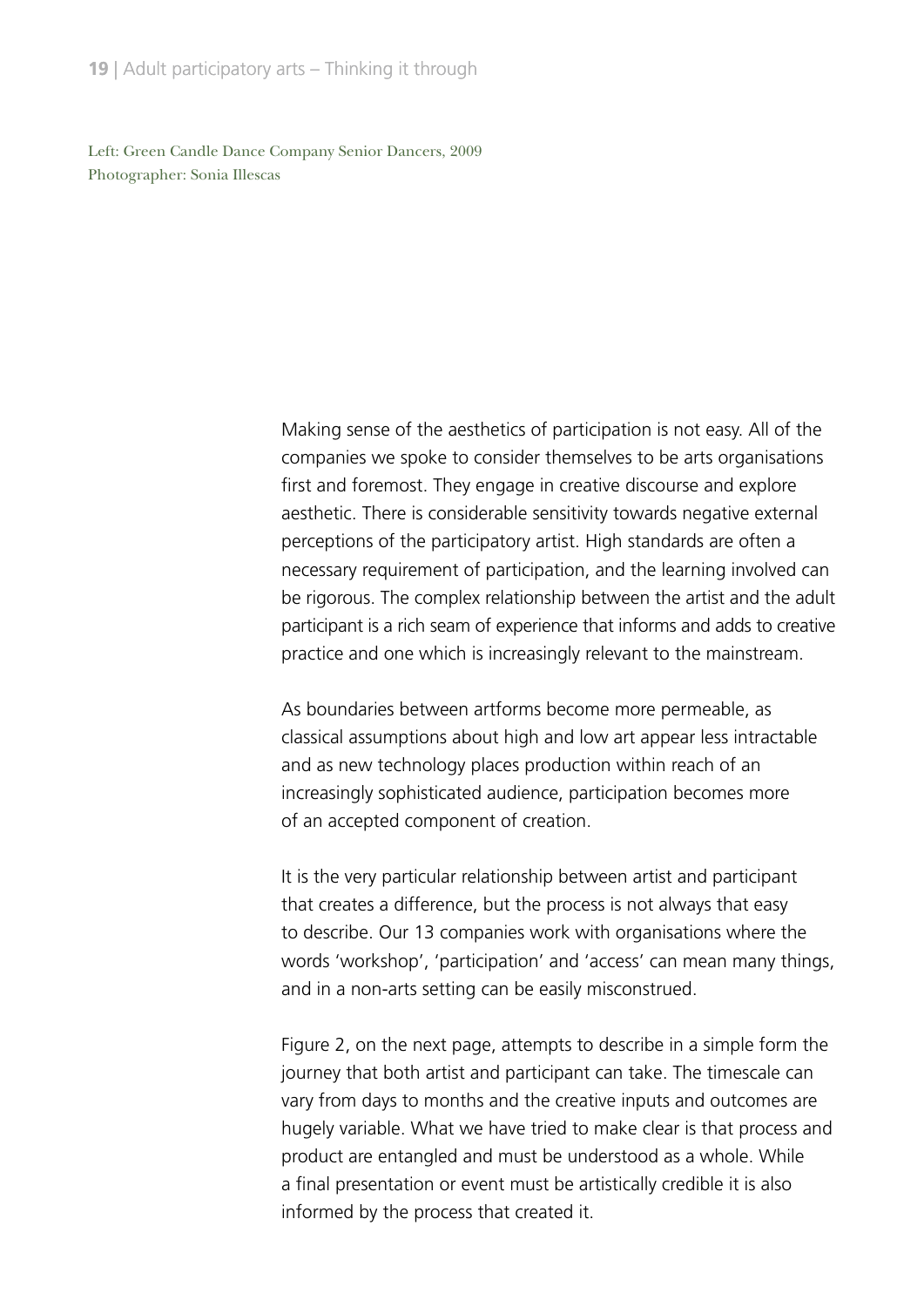### *Figure 2: Elements of process and product*

We looked for ways of mapping the relationship between process and product, between doing and delivering. It looks like this:

![](_page_19_Figure_3.jpeg)

Presentation takes many forms within the 13 companies. For some it is a high point in the process of participation while for others, such as Entelechy and Magic Me, the connection to an end product is more tenuous and often leads to a low key 'sharing' with an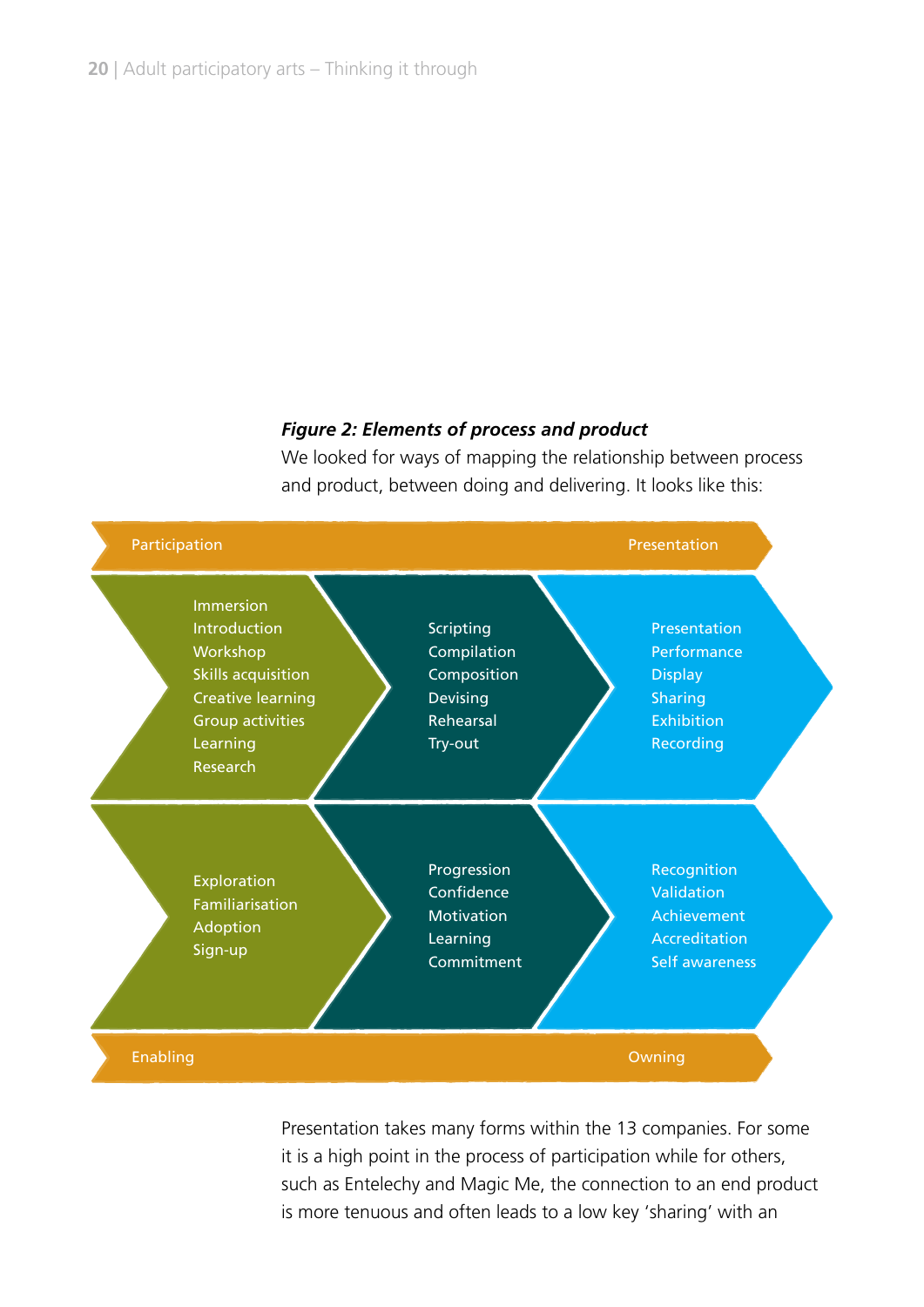informed or invited audience. In some instances – Green Candle's work with people with dementia, for instance – the outcomes of the work are measured through improvements in the participants' quality of life.

While the working methodologies of the companies vary considerably, their approach to adult participatory work is typified in a number of ways, including:

- **•** their creative practice is in part a response to the issues of the participant group
- **•** they are led by artists with a detailed understanding of those issues faced by the participants
- **•** the work is personalised to maximise the benefit to the individual participant
- **•** the participatory processes are able to develop the capabilities and skills of the participant
- **•** projects and programmes are undertaken in partnership with non-arts workers and/or organisations
- **•** the work takes place over a timescale that is appropriate to the capabilities of the participants and the requirements of the partner organisations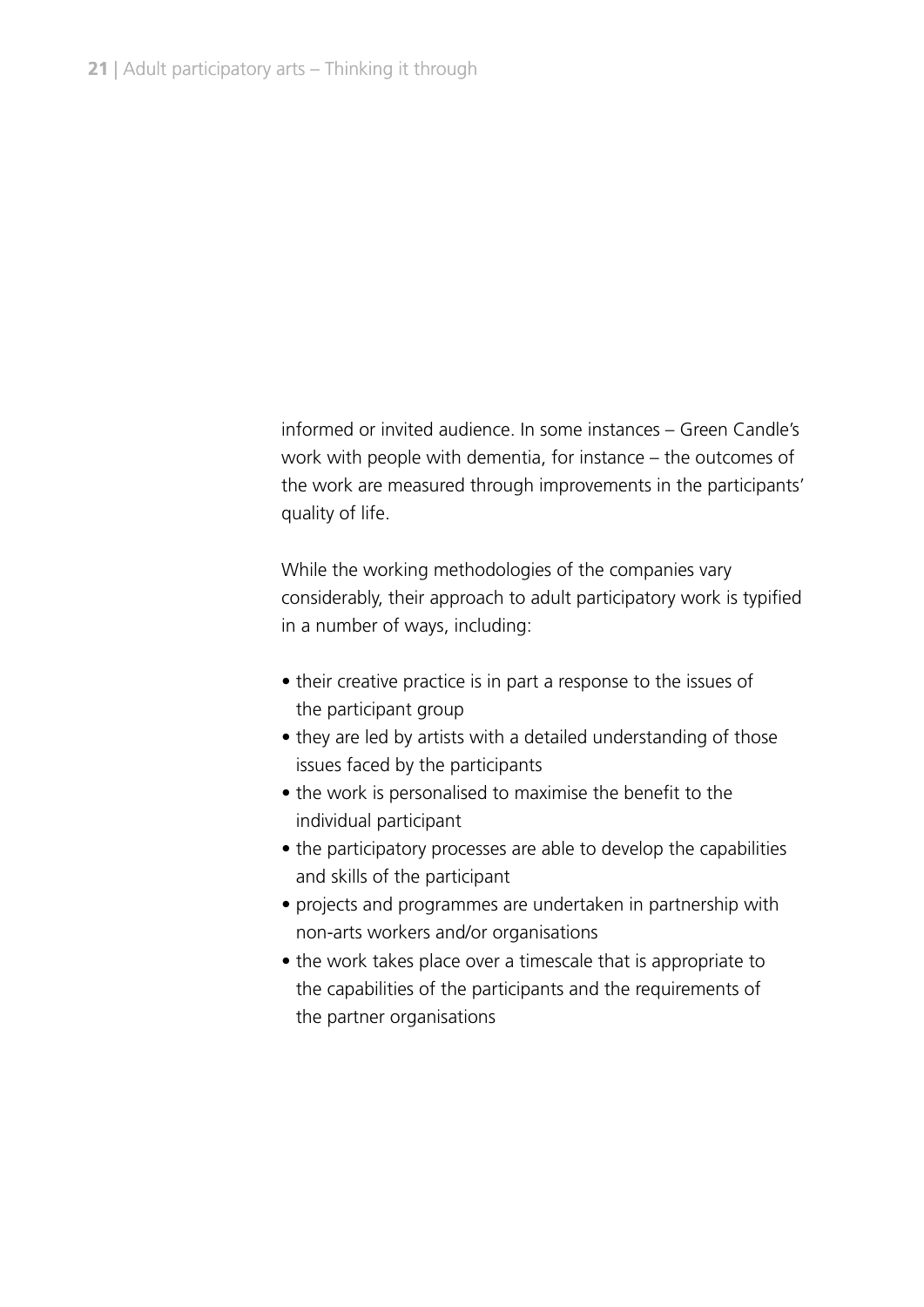# **What would help?**

So what areas should be strengthened, consolidated and made more visible? What actions could benefit this area of work?

#### *Connected intelligence*

The reservoir of knowledge and experience represented by the organisations within this review is substantial and it connects to the work of other organisations and other institutions working in the field. But the knowledge base is fragmented, dispersed and often inaccessible. A number of the review organisations have working relationships with higher education institutions in Manchester, Cambridge, London and elsewhere. Let's make use of this valuable data by building a knowledge base that is accessible to all.

#### *High-level advocacy*

The inequalities of scale that exist between government departments and the small arts organisations place enormous strains upon their capacity to influence policy and planning. Arts Council England, London can act as the agent in this area to ensure effective communication from companies to Arts Council regional offices and then on to the National Office. The next two steps in the chain are crucial – from National Office to the Department for Culture, Media and Sport (DCMS) and from the DCMS to other government departments. Alternatively Arts Council England, London could bring together DCMS and departments into a shared conversation. There is a precedent for this in the mechanisms established by the Arts Council to support creative work through the regional youth justice boards.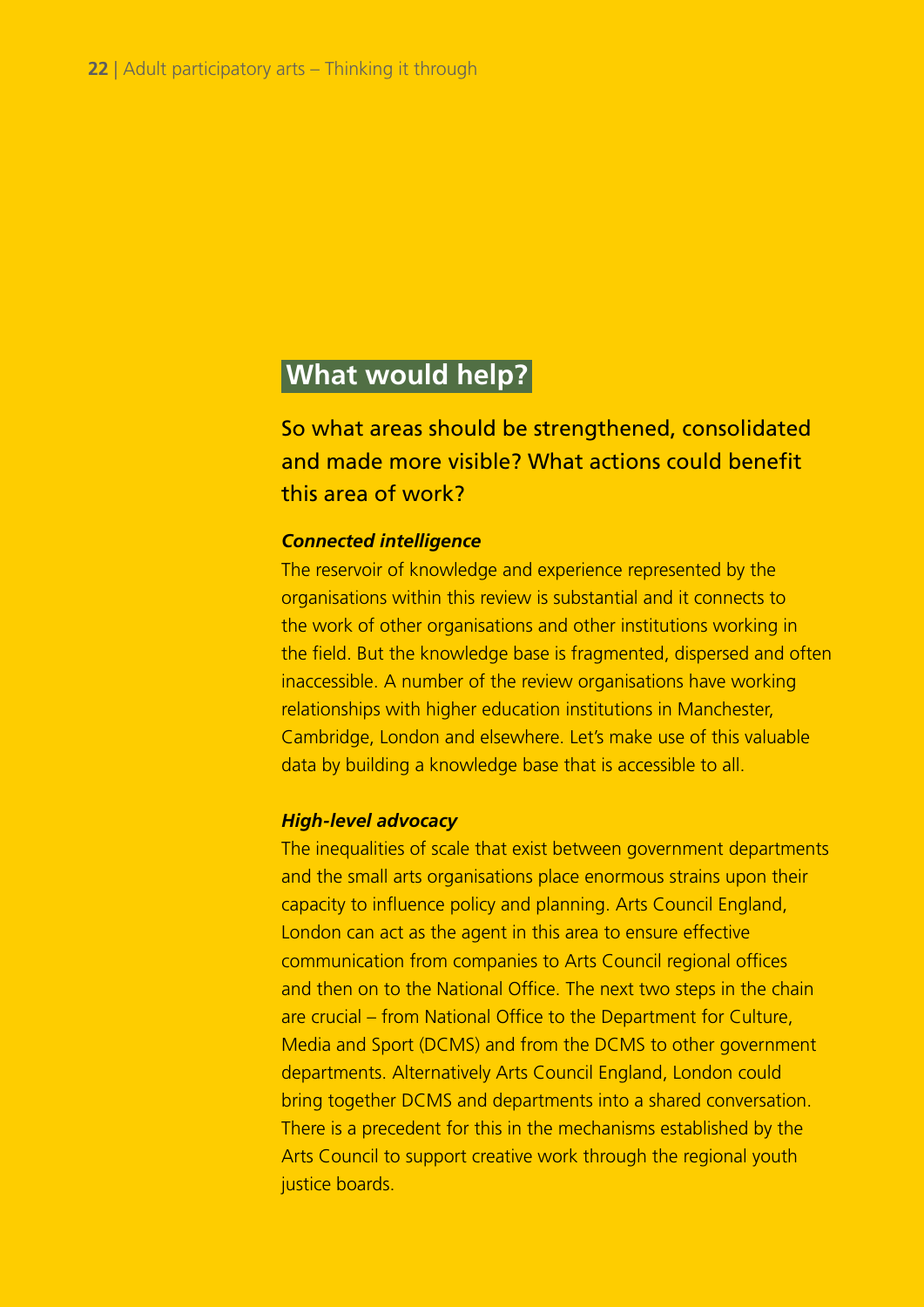![](_page_22_Picture_1.jpeg)

Above: Bobby Baker's *Give Peas a Chance* at Bonkersfest 2008 Photographer: Nuala Hamilton

Arts Council England, London has strong relationships with London's 33 local authorities, and many of the review companies receive significant funding either directly or through London Councils. With local authorities increasingly charged to meet government targets through national indicators and priorities, Arts Council England, London can play a valuable role in brokering new partnerships and building a more coherent, region-wide consensus as to the value of adult participatory arts.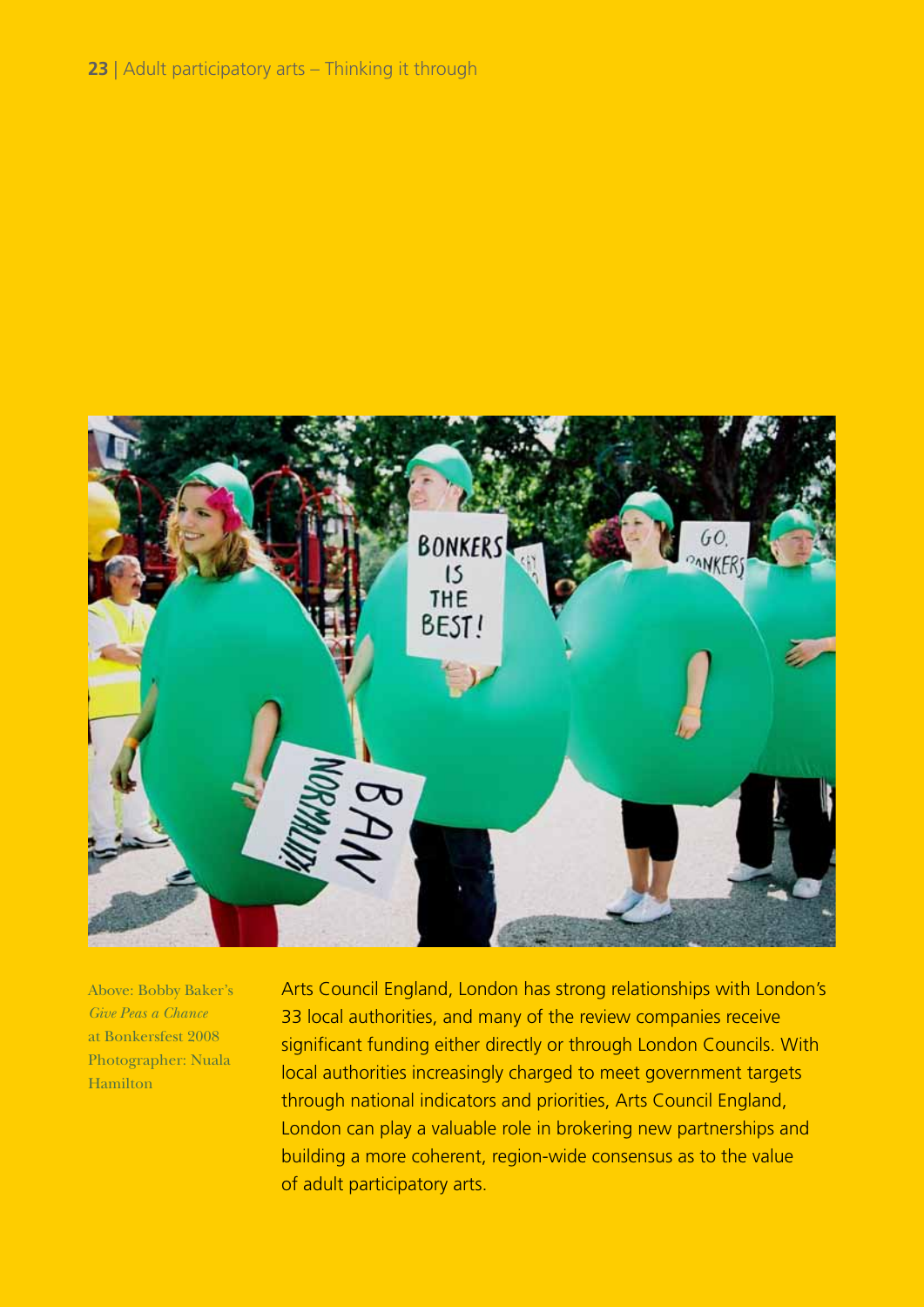**3** Ken Bartlett, *Quality Benchmarks,* 2008

#### *Effective assessment and evaluation*

In order to compete and tender for contracts, effectively obtain access to funding and build a robust case for adult participatory arts nationally, a more coherent and strategic approach to evaluation and assessment is required. As a starting point the companies in the review have the opportunity to develop a set of shared criteria for evaluation and to empirically describe the outcomes of their work, which might then be shared more widely.

There are a number of innovative approaches used by the review companies that would benefit from wider dissemination. Streetwise Opera's novel 'evaluation tree', is a tool for measuring participant progress and Dance United has worked with an anthropologist from Manchester University to provide a new perspective when evaluating the impact of their work.

Common approaches to assessment are required that can be applied by all and which are backed up by appropriate information sharing and training. We have proposed that, as a starting point, Arts Council England, London could consider Ken Bartlett's short paper**<sup>3</sup>** on quality benchmarks produced for the Foundation for Community Dance and from this build an assessment framework in consultation with the review companies. Ken identifies quality of purpose, quality of engagement, quality of communication and quality of practice and process as a connected set of criteria that generate measurable outcomes. As many of the review companies collect and interpret data for funders and stakeholders, there is the potential to build a comprehensive picture of achievement across the landscape of adult participatory arts.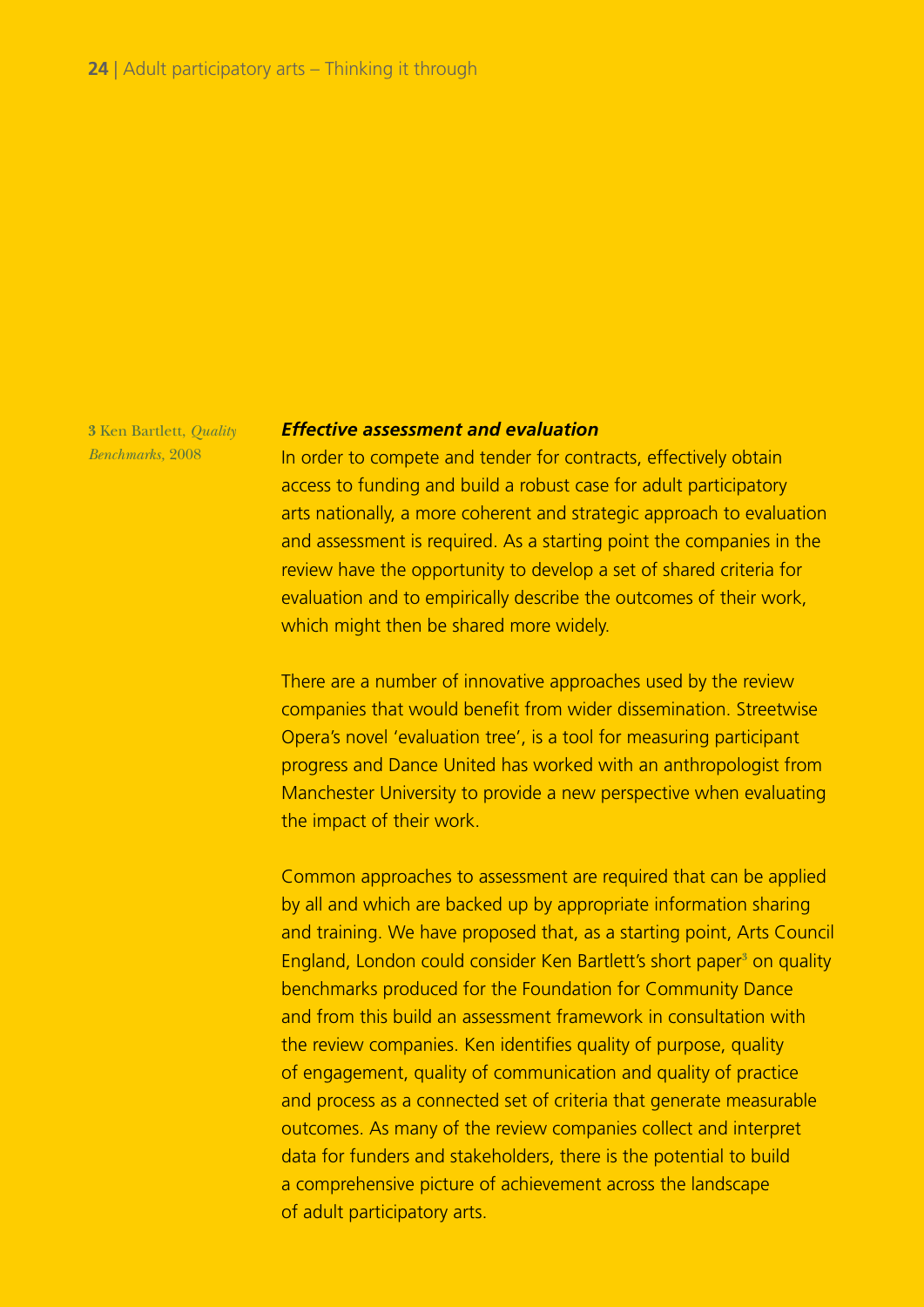#### *Sharing practice*

The 13 review companies are constantly producing new work of many kinds. Whether it is Russell Maliphant at Sadlers Wells, the Big Chair Dance on the South Bank, Lucy Kirkwood at the Arcola or an open mic night at the Poetry Café, new work among the companies is constantly in development and under production. Sharing such experience and practice between companies and with other arts organisations will serve to embed the value of adult participatory arts in a wider context, encourage the exchange of artists and raise the profile of the work.

The review companies know how to work with the charitable sector. Their relationships are developmental and progressive, with funding as an outcome of a dialogue that furthers the ambition and vision of the charity. This maturity of approach contrasts with the cut-andpaste approach to funding development adopted by other less experienced organisations. There is an opportunity for further exploration of such partnerships that is able to describe the benefits of long-term relationships between charities and arts organisations.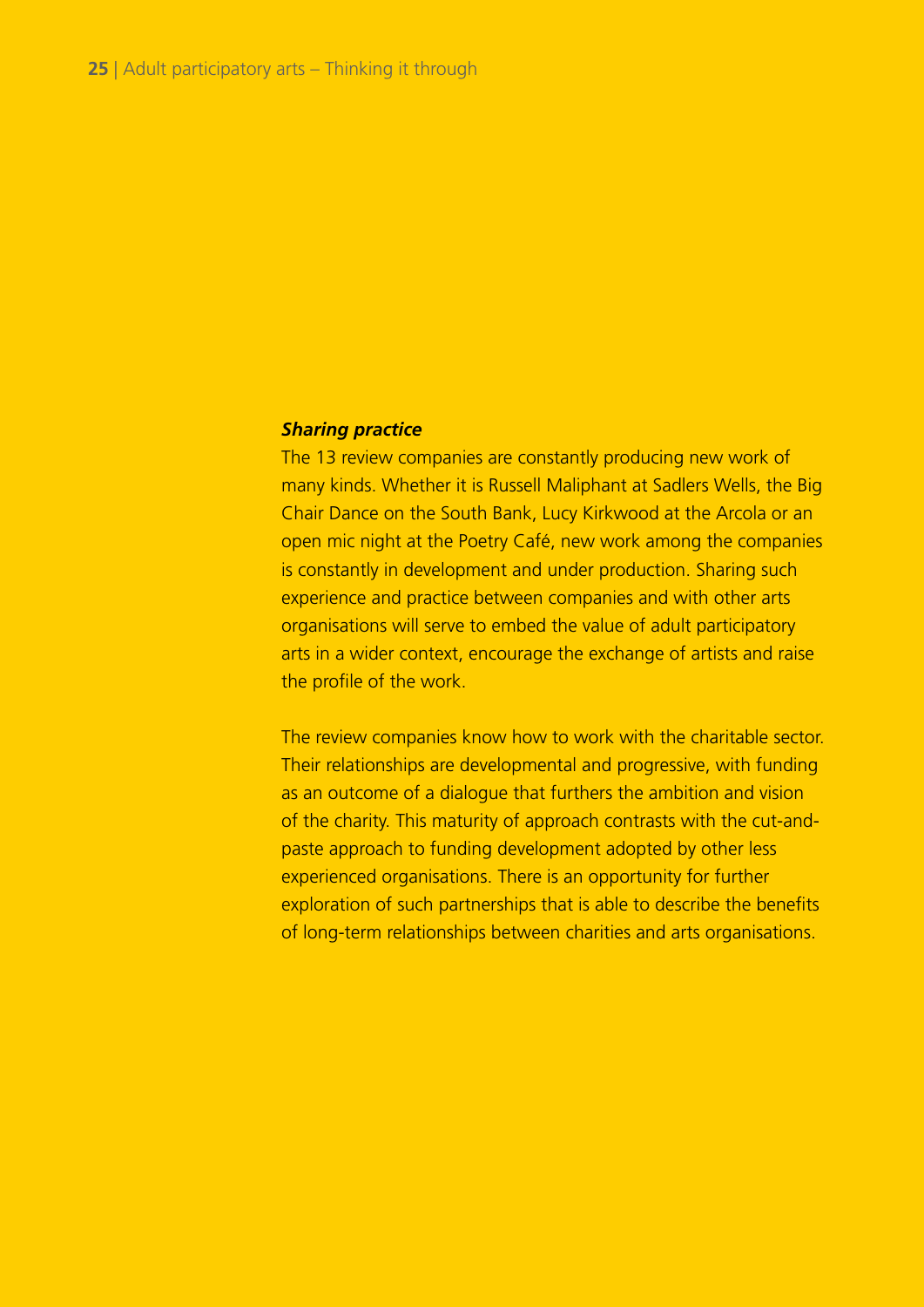Above: Streetwise Opera, *My Secret Heart*, 2009 Photographer: Asa Westerlund

# **The future**

Adult participatory arts is not a science. It is not a sector. It is not boundaried. It was difficult to decide what constituted this sprawling area of activity. Arts Council England, London wanted an examination of participatory arts that was not focused on young people, but so many of the companies work in crossgenerational contexts. In the end we took a pragmatic view and drew in as many companies as could be accommodated and signed them up to a club they did not know existed.

56

Adult participatory arts as a term is not common currency and it may never be so, but for the purposes of the review it was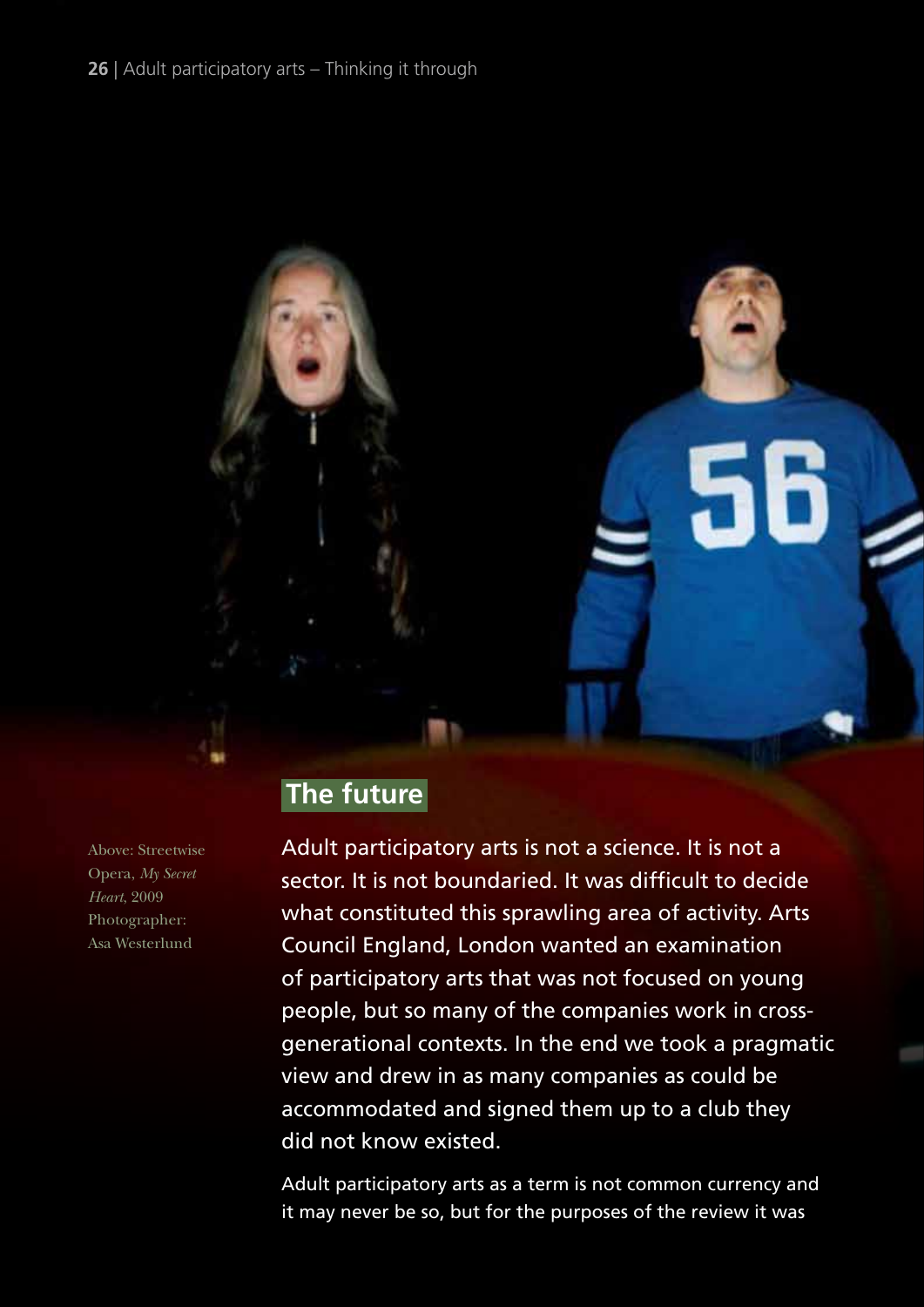useful. It was made possible because Arts Council England, London recognised that without a long hard look at what was going on in this difficult to define area it may become a victim of inadvertent neglect. Arts organisations thrive when there is support for what they do, and that support has to be built upon knowledge and understanding. Until now both have been in rather short supply when it comes to assessing the work and describing future potential. We have proposed a number of possible actions that could change the landscape from one of disconnection to reconnection. It is not the job of any single organisation to take responsibility for their implementation, but improvement will only happen if there is strategic leadership supported by many coherent voices. Let us hope that such things are possible.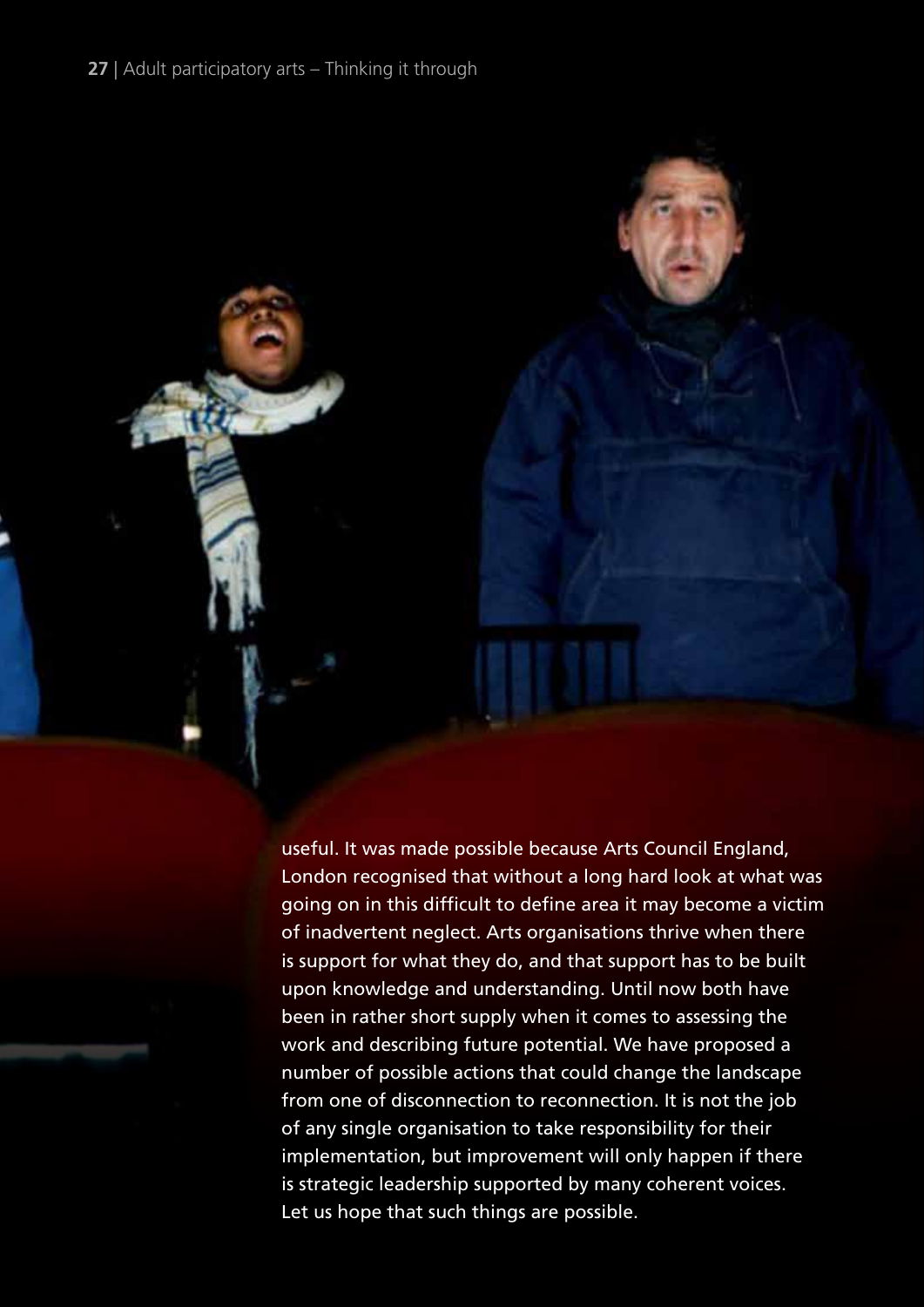# **Summary of recommendations**

### *Connected intelligence:*

- **•** that the 13 companies share expertise and intelligence on their work within the charitable and third sectors and disseminate this to a wider audience
- **•** that an evidence base for participatory work is developed, to be shared between the 13 review companies, similar arts organisations and Arts Council England, so that they may respond more easily to government policies and targets
- **•** that a widely accessible and effectively managed participatory arts knowledge base is developed in partnership with an appropriate organisation, such as an higher education institution

### *High-level advocacy:*

- **•** that Arts Council England plays a leading role as a key advocate for adult participatory arts
- **•** that Arts Council England, London works with other regions and the National Office to gain a national perspective and deliver high level policy that can be endorsed by government departments and national institutions
- **•** that Arts Council England, London plays a role in brokering relationships between the funded arts organisations and local authority partners through the local authority engagement programme, as set out in Arts Council England, London's public engagement plan for 2008-11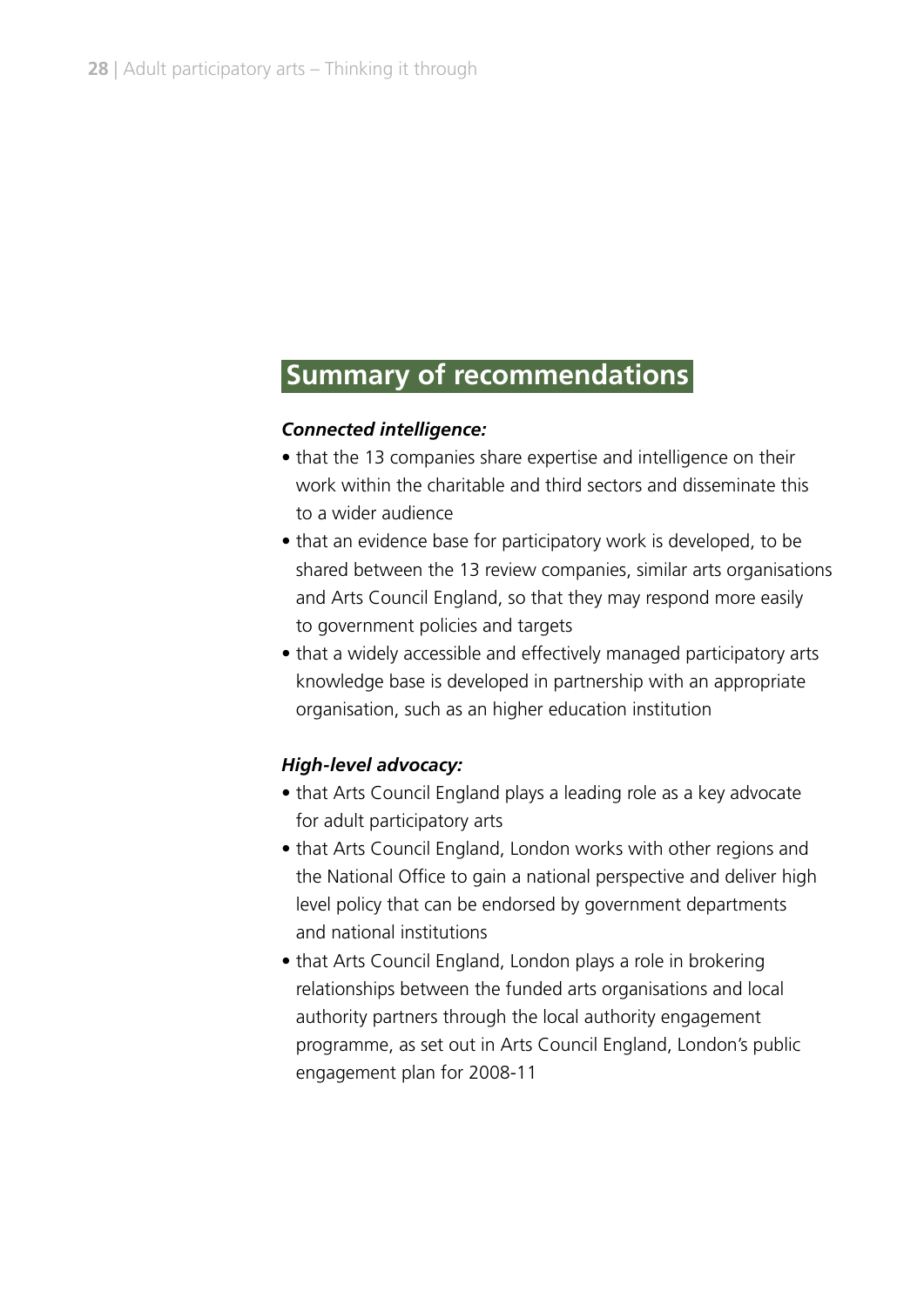### *Effective assessment and evaluation:*

- **•** that the 13 companies work together to develop a shared approach to evaluation and a robust assessment framework using agreed quality benchmarks, with support from Arts Council England, London
- **•** that a broader range of Arts Council officers attend workshops as part of assessment or review to gain a more comprehensive overview of working process and the journey taken by participants

### *Sharing practice:*

- **•** that Arts Council England, London initiates a dialogue with the 13 companies to explore mechanisms for the sharing of practice, exploring professional development and enabling future collaborations
- **•** that an ongoing dialogue between artists working in adult participatory arts is facilitated to explore the skills base of participatory work, the creative directions this offers and the benefits it can bring to the mainstream